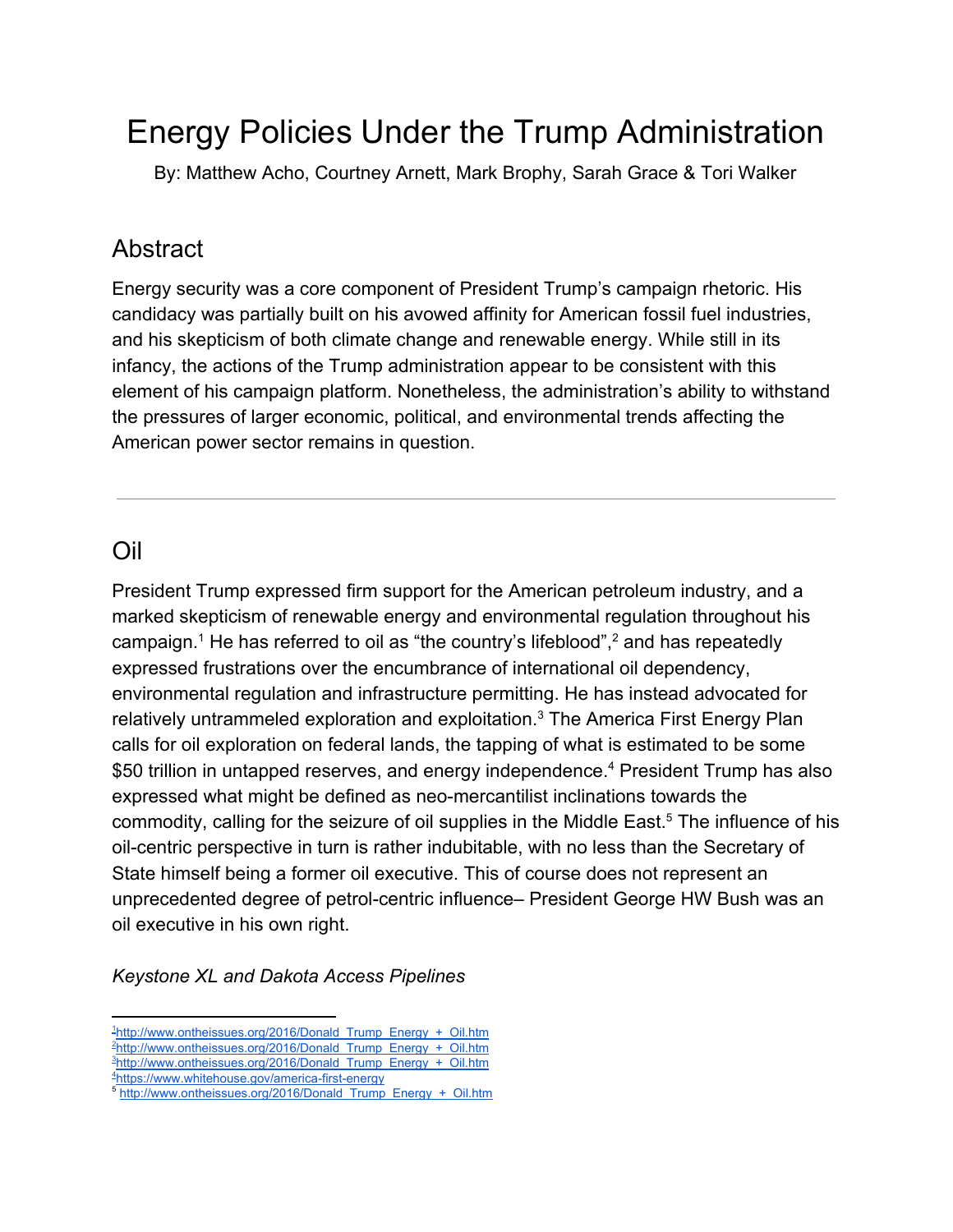The Keystone XL and Dakota Access pipeline projects were resurrected early in 2017 by executive order, $6$  citing an ambivalent 2014 State Department impact study.<sup>7</sup> The projects are expected to create upwards of 12,000 temporary jobs, but only around 40 permanent jobs.<sup>8</sup> The Keystone XL pipeline has been estimated by the State Department to provide some \$2 billion of economic benefit overall.<sup>9</sup> Dakota Access claims that the project would mean approximately \$156 million in sales and revenues to state and local governments.<sup>10</sup> In addition to potential economic benefits, supporters assert that transportation of oil via pipeline is more environmentally sound than transportation via train or barge.<sup>11</sup> The renewal of the pipelines' will serve as a positive bridge for American-Canadian relations because the pipelines will connect the two countries.<sup>12</sup>

Detractors hope that thwarting the projects will stymie what they see as an ecologically destructive industry. Oil sands extraction is estimated to be 17 percent more carbon intensive than traditional modes of extraction.<sup>13</sup> Environmentalists are further concerned with the prospect of groundwater pollution. The Keystone XL's original planned route would cut through the Ogallala Aquifer, and bring it within a mile radius of many more.<sup>14</sup> The Dakota Access project is also opposed by members of the Standing Rock Sioux, who contend that the pipeline will be deleterious to their "environmental and economic well-being, and would damage and destroy sites of great historic, religious, and cultural significance."<sup>15</sup>

While largely symbolic given their relatively marginal economic and environmental impacts, these pipelines emerged as a considerable point of contention under the previous administration.<sup>16</sup> Their proposed construction sites saw high-profile, longterm protests, and public support for the pipelines has deteriorated sharply over time partially because of them. Recent Pew polling indicates that 48 percent of the public is opposed to the Keystone XL project, and 42 percent are in favor; polling in 2013 showed 66

<sup>6</sup>[https://www.nytimes.com/2017/01/24/us/politics/keystone-dakota-pipeline-trump.html?\\_r=1](https://www.nytimes.com/2017/01/24/us/politics/keystone-dakota-pipeline-trump.html?_r=1)

<sup>7</sup>[https://www.washingtonpost.com/news/energy-environment/wp/2017/03/24/trump-administration-grants-approval-for-keystone-xl-pi](https://www.washingtonpost.com/news/energy-environment/wp/2017/03/24/trump-administration-grants-approval-for-keystone-xl-pipeline/?utm_term=.43127ca3f770) [peline/?utm\\_term=.43127ca3f770](https://www.washingtonpost.com/news/energy-environment/wp/2017/03/24/trump-administration-grants-approval-for-keystone-xl-pipeline/?utm_term=.43127ca3f770)

<sup>8</sup><http://news.nationalgeographic.com/2017/01/impact-keystone-dakota-access-pipeline-environment-global-warming-oil-health/> <sup>9</sup><http://www.cnn.com/2017/01/24/us/dapl-keystone-pipeline-environment-protesters-trump-order/>

 $10$ <http://www.cnn.com/2017/01/24/us/dapl-keystone-pipeline-environment-protesters-trump-order/>

<sup>11</sup>[http://www.chicagotribune.com/news/opinion/commentary/ct-keystone-xl-dakota-access-pipelines-perspec-0131-md-20170130-sto](http://www.chicagotribune.com/news/opinion/commentary/ct-keystone-xl-dakota-access-pipelines-perspec-0131-md-20170130-story.html) [ry.html](http://www.chicagotribune.com/news/opinion/commentary/ct-keystone-xl-dakota-access-pipelines-perspec-0131-md-20170130-story.html)

<sup>&</sup>lt;sup>12</sup>[https://www.nytimes.com/2017/01/24/us/politics/keystone-dakota-pipeline-trump.html?\\_r=1](https://www.nytimes.com/2017/01/24/us/politics/keystone-dakota-pipeline-trump.html?_r=1)

<sup>13</sup> <http://www.cnn.com/2017/01/24/us/dapl-keystone-pipeline-environment-protesters-trump-order/>

<sup>14</sup> <http://www.cnn.com/2017/01/24/us/dapl-keystone-pipeline-environment-protesters-trump-order/>

<sup>15</sup> <http://www.cnn.com/2017/01/24/us/dapl-keystone-pipeline-environment-protesters-trump-order/> 16 [https://www.nytimes.com/2017/01/24/us/politics/keystone-dakota-pipeline-trump.html?\\_r=1](https://www.nytimes.com/2017/01/24/us/politics/keystone-dakota-pipeline-trump.html?_r=1)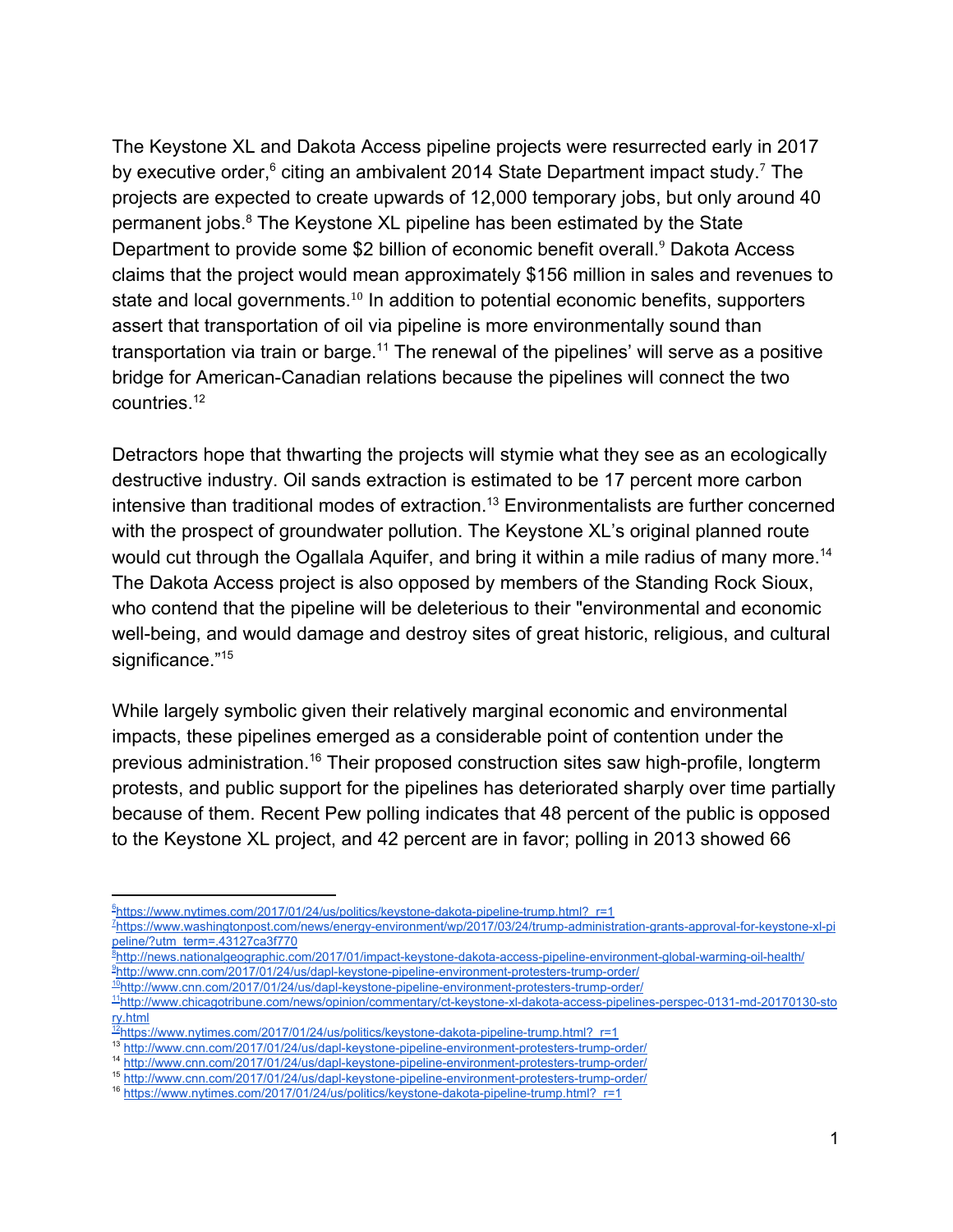percent in favor and 23 percent opposed.<sup>17</sup> The divide falls starkly along partisan lines.<sup>18</sup> Public opinion regarding the Dakota Access project is similarly stratified.<sup>19</sup>

#### *Regulation and Prices*

The administration has taken a strong line against what they deem to be excessive regulations for the petroleum industry. President Trump's America First Energy Plan asserts that cutting regulations will result in wage increases of \$30 billion over 7 years.<sup>20</sup> Nonetheless, regulation is widely considered to play only a minor part in the industry's vitality. While oil firms are certainly in favor of lessened legal encumbrance, they have low expectations that actions by Washington can play a significant role vis a vis broader market forces.<sup>21</sup>

Republican officials have also proposed a border adjustment tax for oil. This would attempt to privilege U.S. exports and discourage imports by taxing the latter at a proposed rate of 20 percent. $22$  While the U.S. has increased its energy exportation dramatically because of the shale oil revolution, it continues to import roughly five million barrels a day.<sup>23</sup> This has potential to raise prices for American consumers, a seeming contradiction with the President's earlier mandates for cheaper fuel.<sup>24</sup>

In contrast, there has been conjecture that the administration may well succeed in forcing oil prices downward, to the possible detriment of the industry. The commodity is "overwhelmingly glutted," owing to the resurgence of the shale oil revolution, as well as unprecedented levels of storage and increased Iranian and Iraqi production.<sup>25</sup> The petroleum industry is reportedly "reeling with bankruptcies" owing to declining prices; additional drilling as advocated by President Trump may exacerbate the issue.<sup>26</sup> The administration's patronage of the oil industry may therefore find itself at odds with its ideal of cheap fossil fuel energy for American consumers.

The vitality of the oil industry, and its ability to provide employment to the President's constituency, is dependent upon a rebound in oil prices<sup>27</sup>. American Enterprise Institute

<sup>20</sup><https://www.whitehouse.gov/america-first-energy>

<sup>17</sup>[http://www.pewresearch.org/fact-tank/2017/02/21/public-divided-over-keystone-xl-dakota-pipelines-democrats-turn-decisively-agai](http://www.pewresearch.org/fact-tank/2017/02/21/public-divided-over-keystone-xl-dakota-pipelines-democrats-turn-decisively-against-keystone/) [nst-keystone/](http://www.pewresearch.org/fact-tank/2017/02/21/public-divided-over-keystone-xl-dakota-pipelines-democrats-turn-decisively-against-keystone/)

<sup>18</sup>[http://www.pewresearch.org/fact-tank/2017/02/21/public-divided-over-keystone-xl-dakota-pipelines-democrats-turn-decisively-agai](http://www.pewresearch.org/fact-tank/2017/02/21/public-divided-over-keystone-xl-dakota-pipelines-democrats-turn-decisively-against-keystone/) [nst-keystone/](http://www.pewresearch.org/fact-tank/2017/02/21/public-divided-over-keystone-xl-dakota-pipelines-democrats-turn-decisively-against-keystone/)

<sup>19</sup>[http://www.pewresearch.org/fact-tank/2017/02/21/public-divided-over-keystone-xl-dakota-pipelines-democrats-turn-decisively-agai](http://www.pewresearch.org/fact-tank/2017/02/21/public-divided-over-keystone-xl-dakota-pipelines-democrats-turn-decisively-against-keystone/) [nst-keystone/](http://www.pewresearch.org/fact-tank/2017/02/21/public-divided-over-keystone-xl-dakota-pipelines-democrats-turn-decisively-against-keystone/)

<sup>&</sup>lt;sup>21</sup><http://www.reuters.com/article/us-usa-trump-oil-regulation-insight-idUSKBN16U1A9>

<sup>&</sup>lt;sup>22</sup><http://time.com/4662244/donald-trump-energy-policy-unclear/>

<sup>23</sup><http://time.com/4662244/donald-trump-energy-policy-unclear/>

<sup>&</sup>lt;sup>24</sup><http://www.reuters.com/article/us-ceraweek-trump-idUSKBN16G0IU>

<sup>&</sup>lt;sup>25</sup><http://www.nasdaq.com/article/will-trump-send-oil-prices-crashing-cm760322>

<sup>&</sup>lt;sup>26</sup><http://money.cnn.com/2016/05/31/investing/donald-trump-energy-plan-oil-gas-coal/>

<sup>&</sup>lt;sup>27</sup><https://www.aei.org/publication/energy-security-and-trumps-higher-oil-price-wager/>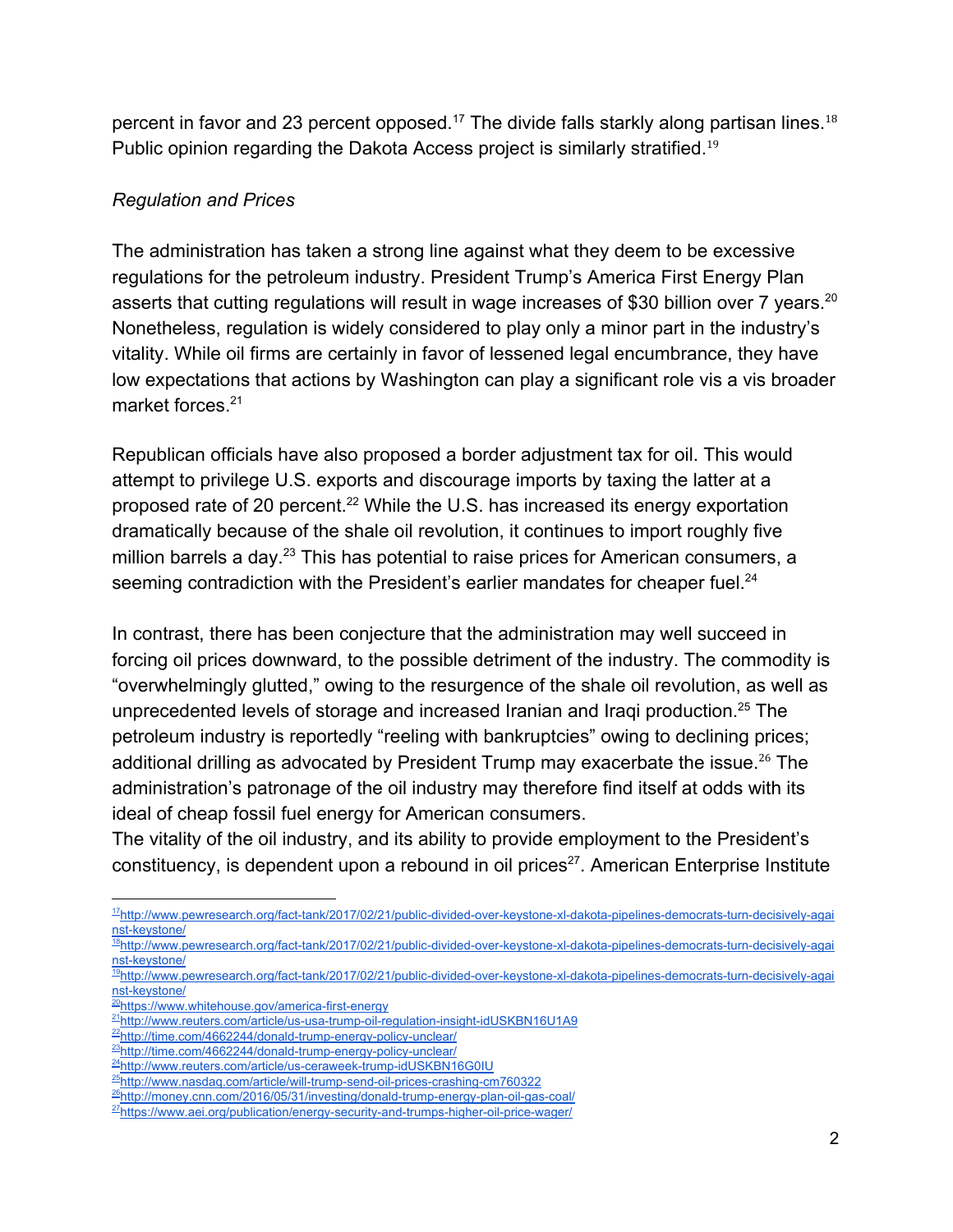analyst Andrew Bowen expects that the administration will apply pressure on Saudi Arabia and Russia to reduce production, but does not expect that oil prices will exceed  $$70 a barrel.<sup>28</sup>$ 

In keeping with its friendliness to the industry and hostility to over-regulation, the Trump administration has repealed anti-corruption legislation aimed at oil and gas firms. The regulation has been touted as necessary in promoting transparency in the resource cursed countries within which multinational petroleum interests often operate. Critics counter that it compels U.S. firms to disclose trade secrets and places them at an unfair competitive disadvantage in an inherently dubious business environment.<sup>29</sup>

President Trump has stated his intent to review federal vehicle fuel efficiency standards, known as CAFE standards.<sup>30</sup> Per the Department of Transportation, the standards are intended to "reduce our petroleum consumption, increase the availability of alternative fuel vehicles, promote the advancement of innovative technologies, lower greenhouse gas emissions both helping to mitigate climate change and improve air quality".<sup>31</sup> They are also intended to encourage the early adoption of renewable technologies. Transportation accounts for some 71 percent of U.S. oil consumption.<sup>32</sup> As such, an arrest of upward motor vehicle efficiency trends could significantly influence both the environment and market conditions.

There is some speculation that the administration's pro-coal industry policies may actually harm the oil and gas industries in turn. Terry Tamminen of CNBC posits that a rollback of Obama's Clean Power Plan along with CAFE standards will require compensating for the increased emissions elsewhere in order to remain in compliance with federal air quality standards.<sup>33</sup>

#### *Recent Developments*

President Trump signed the Energy Independence executive order in late March 2017. A broad array of regulations will be reviewed or overturned, including those pertaining to oil. The order has notably stopped short of actual withdrawal from the Paris Agreement and an outright disregard for the EPA's carbon endangerment finding. The latter serves

<sup>&</sup>lt;sup>28</sup><https://www.aei.org/publication/energy-security-and-trumps-higher-oil-price-wager/>

<sup>&</sup>lt;sup>29</sup>[http://foreignpolicy.com/2017/02/01/greasy-palms-dept-congress-to-repeal-oil-and-mining-anti-corruption-regulation-exxon-mobil-re](http://foreignpolicy.com/2017/02/01/greasy-palms-dept-congress-to-repeal-oil-and-mining-anti-corruption-regulation-exxon-mobil-rex-tillerson-republicans-resource-curse/) [x-tillerson-republicans-resource-curse/](http://foreignpolicy.com/2017/02/01/greasy-palms-dept-congress-to-repeal-oil-and-mining-anti-corruption-regulation-exxon-mobil-rex-tillerson-republicans-resource-curse/)

<sup>30</sup><http://www.nbcnews.com/business/autos/trump-rolls-back-obama-era-fuel-economy-standards-n734256> 31<https://www.transportation.gov/mission/sustainability/corporate-average-fuel-economy-cafe-standards> 32<http://instituteforenergyresearch.org/topics/encyclopedia/petroleum/>

<sup>33</sup><http://www.cnbc.com/2017/03/29/trumps-reversal-of-obama-climate-policies-could-hurt-oil-gas-commentary.html>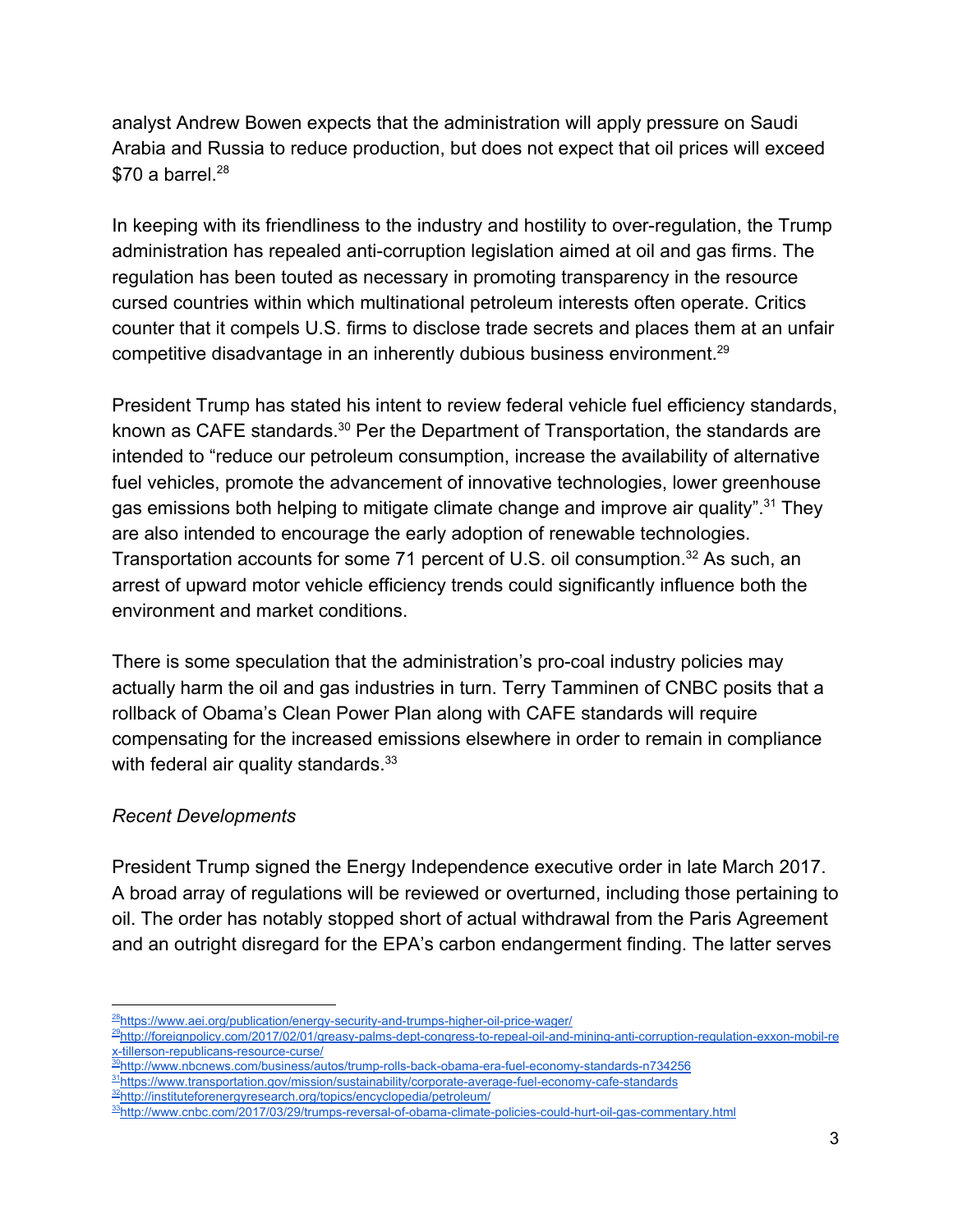as the underpinning of the Obama administration's Clean Power Plan.<sup>34</sup> Among the order's dictates are attempts to render infrastructure development for oil more expedient, a move which is considered to be a greater boon to the teetering oil industry than simple deregulation.<sup>35</sup>

The President signed an executive order on April  $27<sup>th</sup>$ , 2017 paving the way for the relaxation of restrictions on offshore oil drilling. It also allows possible reopening of numerous regions to exploration and potential exploitation, including much of the Southeast Atlantic coast and parts of the Arctic.<sup>36</sup> The order has been christened the America First Offshore Energy Executive Order.

The administration's boosting of Arctic oil exploration may be of questionable economic sense with prices at marked lows. Goldman Sachs commodity expert Michele Della Vigna stated that there is "almost no rationale for Arctic exploration"; Woods Mackenzie expects that "high-cost frontiers will be shunned." However, offshore Alaskan oil resources are thought to amount to 24 billion barrels of oil, $37$  and there is a certain national security impetus for an increased U.S. presence in the desolate region.<sup>38</sup> Oil exploration may serve as something of a soft hedge against Russian influence, Russia having served as an rival of the United States in the Arctic for some time.

The Trump administration has promised fossil-fuel friendly policies since the inception of the President's campaign, and continues to act accordingly. At this still-early juncture, the administration has proven largely true to its word. Nonetheless, the greatest factors informing the vitality of the petroleum industry are fundamentals: supply and demand, technological advances, and broader political and popular sentiment. The shale oil revolution has permanently altered the landscape of resource-based international politics. At the same time, renewable technologies have reached unprecedented levels of economic practicality. Happily for the administration's agenda, America's longstanding aspirations for energy independence appear poised to more or less come true.

<sup>34</sup><http://www.nationalreview.com/article/446309/trump-energy-climate-executive-order-coal-clean-power-plan> <sup>35</sup><http://www.zerohedge.com/news/2017-03-28/trump-sign-energy-independence-order-killing-obamas-climate-change-initiatives> 36<http://www.latimes.com/nation/la-na-trump-offshore-drilling-20170427-story.html> 37<http://www.latimes.com/nation/la-na-trump-offshore-drilling-20170427-story.html>

<sup>38</sup><http://foreignpolicy.com/2017/03/24/oil-companies-cool-on-arctic-drilling-trump-wants-it-anyway-energy-alaska-environment/>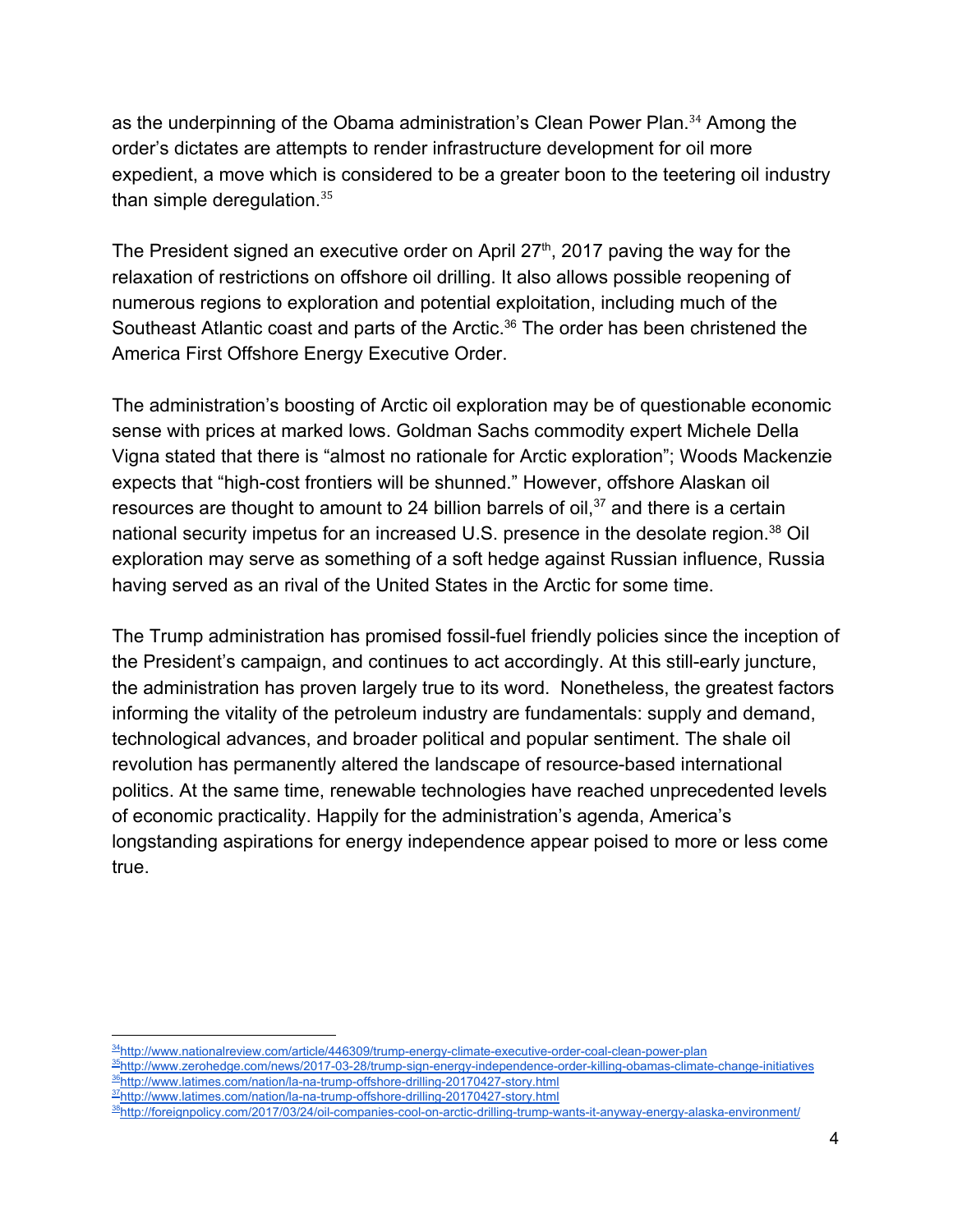# Coal

Bringing back the coal industry has been one of President Trump's key campaign promises. His American Energy Independence executive order was focused on reversing "the regulations on American jobs and energy production".<sup>39</sup> The majority of this executive action focuses on promoting the coal industry by repealing the Clean Power Plan (CPP) and lifting the ban on leasing for coal mining on federal lands. In addition to this executive order, Trump is also working to roll back environmental regulations on coal mining, including the Stream Protection Rule.

The reasons he cites for these actions are that Obama-era regulations and climate policies were harming American jobs and acting as a "road block" to energy independence.<sup> $40$ </sup> This section looks at the implications of his actions, and how they will neither increase energy independence nor significantly increase job security. In contrast, his policies will increase civil unrest and vulnerability to climate risks in areas where both coal is mined and coal power plants are used for electricity.

#### *Background of Coal in the U.S.*

The majority of the coal mined domestically is used for electricity generation. Although natural gas has recently overtaken coal as the largest source of the nation's electricity, about 30 percent of America's electric energy mix still comes from coal.<sup>41</sup> Therefore, coal does still play an important role in U.S. energy security because it makes up a large portion of the fuel used for our electricity production.

However, the U.S. is not dependent on foreign countries to supply coal. In fact, the U.S. has been a net coal exporter, exporting 60.3 million short tons of coal in 2016. And while these exports have been declining, this is mostly due to decreases in demand and increases in competition from other countries.<sup>42</sup>

Coal production has been overall declining since about 2008. There are three main production areas in the U.S.: Western, Appalachian, and Interior. According to the Energy Information Administration (EIA) these three areas have not seen equal declines. Since 2008, Western areas have seen a decline of 36 percent, whereas

<sup>39</sup> <https://www.whitehouse.gov/the-press-office/2017/03/28/president-trumps-energy-independence-policy>

<sup>40</sup> <https://www.whitehouse.gov/the-press-office/2017/03/28/president-trumps-energy-independence-policy>

<sup>41</sup> <https://www.eia.gov/tools/faqs/faq.php?id=427&t=3>

<sup>42</sup> <https://www.eia.gov/todayinenergy/detail.php?id=30332>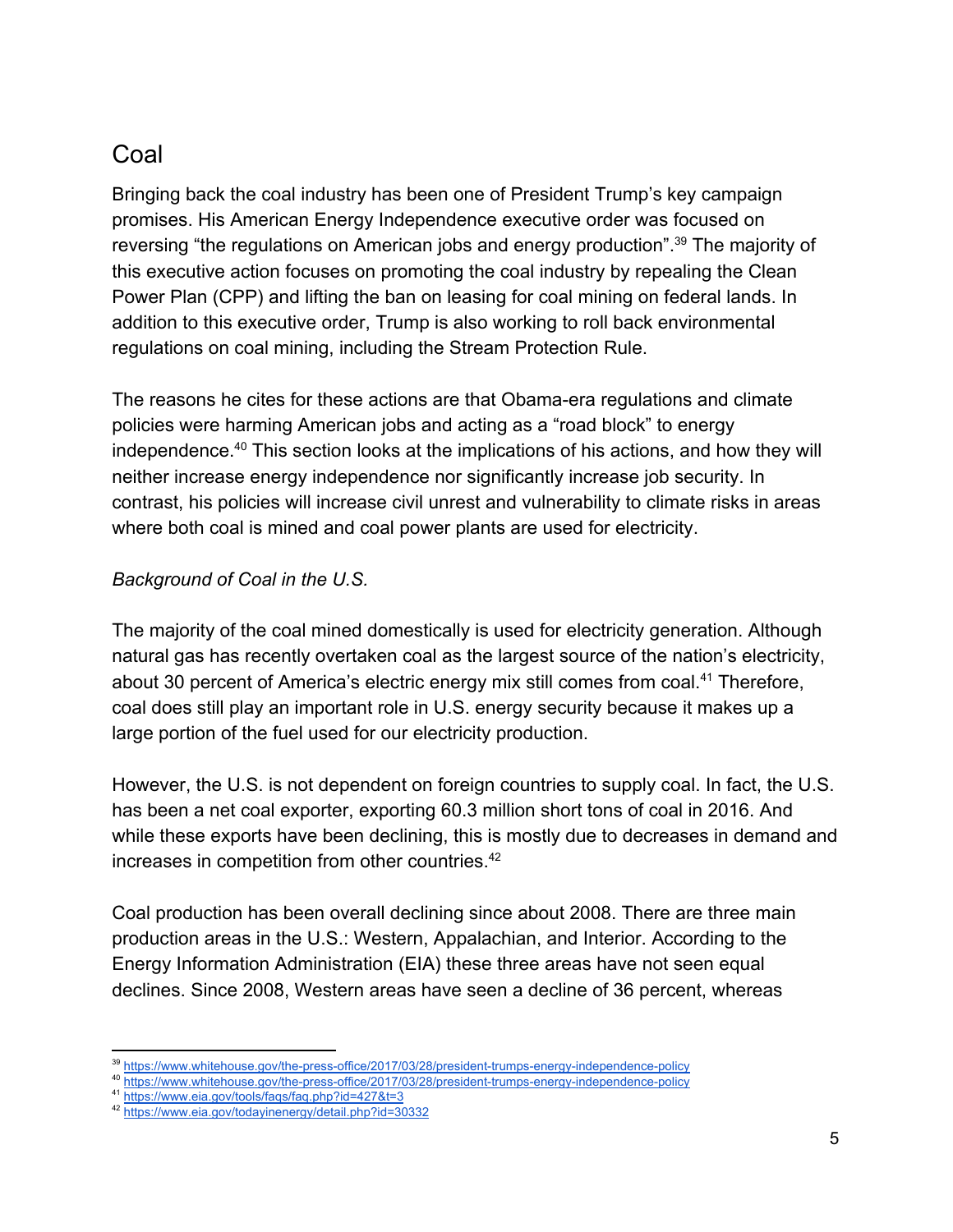Appalachian areas saw a much sharper decline of 53 percent. Interior areas actually saw a slight increase of 2 percent in the same period.<sup>43</sup>

The sharp declines, especially in Appalachian areas, have forced multiple coal companies to declare bankruptcy within the last year, including Alpha Natural Resources, Peabody, Patriot, and Arch coal.<sup>44</sup> The decline is largely due to the fracking revolution which resulted in cheap domestic natural gas with which coal could not compete.<sup>45</sup>

#### *Stream Protection Rule*

The Stream Protection Rule was an Obama-era regulation put into place on December 19th, 2016 and would have restricted coal companies from dumping mining waste into streams.<sup>46</sup> The destruction of streams within Appalachia has become a significant problem, especially with the rise of extreme forms of surface mining like mountaintop removal mining (MTR). Already in areas of Appalachia where this type of mining takes place, over 2,000 headwater streams have been buried and even more have been polluted from this indiscriminate dumping.<sup>47</sup>

While the Stream Protection Rule wasn't strong enough to completely ban MTR, coal companies fought vehemently against it. Coal production in Appalachia has been hit the hardest economically, due to Western coal being cheaper to mine, as well as competition from natural gas. In February, President Trump overturned the rule through the Congressional Review Act in an attempt to bring back coal jobs in Appalachia.<sup>48</sup>

However, the repeal of the Stream Protection Rule will not improve coal mining jobs and may not bring back significant amounts of mining either. The economic feasibility of these mining jobs very much depends on natural gas prices. If coal becomes cheaper than natural gas, mining may increase. However, even if more permits are approved, it will not significantly increase mining jobs. This is because MTR and other types of surface mining are the only 'economical' ways to mine coal in Appalachia and as they are highly mechanized, they do not require a large work force.<sup>49</sup> This is the main reason for the significant decline in mining jobs within Appalachia throughout the years.

<https://www.eia.gov/todayinenergy/detail.php?id=29872>

<sup>44</sup> <http://www.reuters.com/article/us-usa-coal-bankruptcy-idUSKCN0XC2KQ>

<sup>45</sup> <http://www.climatecentral.org/news/environmental-rules-minor-role-coals-decline-21396>

<sup>46</sup> <http://www.vox.com/2017/2/2/14488448/stream-protection-rule>

<sup>47</sup> <http://appvoices.org/end-mountaintop-removal/ecology/>

<sup>48</sup> <https://www.osmre.gov/programs/rcm/streamprotectionrule.shtm>

<sup>49</sup> <http://appvoices.org/2011/01/21/impacts-of-coal-101-mountaintop-removal-job-removal/>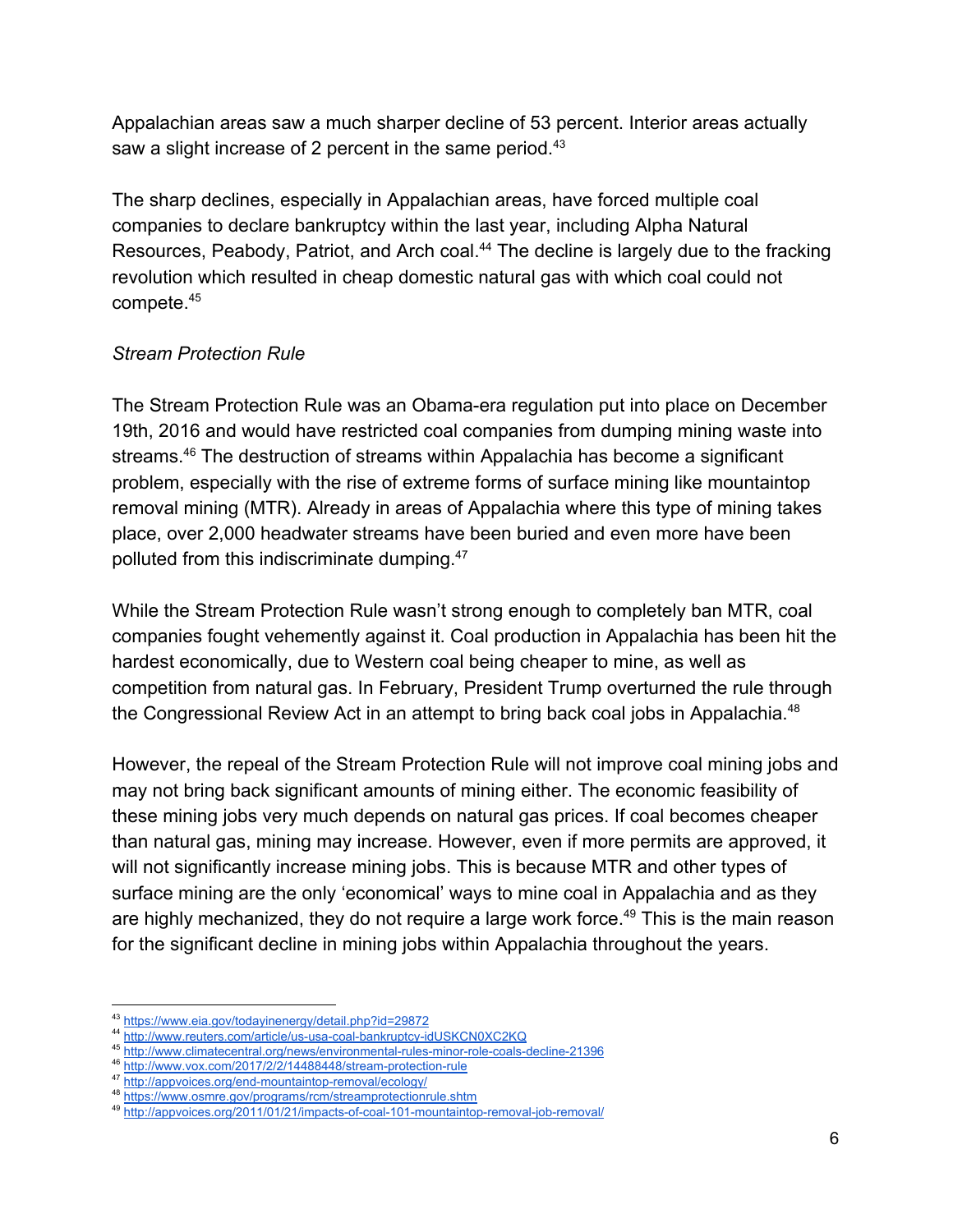#### *Mining on Federal Lands*

In March, the Secretary of Interior, Ryan Zinke, repealed the moratorium on coal mining on federal lands. The moratorium was put in place under the Obama administration for the purpose of coal companies having to take into account the Social Cost of Carbon over how much coal was being mined. Secretary Zinke disagreed with this by stating that worrying about jobs is more important than considering the cost of carbon.

These federal lands represent about 41 percent of the nation's coal production, and in contrast to the repeal of the Stream Protection Rule, the lift of this moratorium largely affects coal mining in Western states.<sup>50</sup> Within Secretary Zinke's order comes a repeal of all climate change policies affecting the Department of Interior and an order to review all other policies on how they can increase the country's energy independence.<sup>51</sup>

The repeal of this moratorium may have a more significant effect on coal production than the repeal of the Stream Protection Rule. Paradoxically however, it may make mining for coal in Appalachia less competitive due to it being cheaper to accomplish on federal lands out West.

In addition to the lift of the moratorium, President Trump signed another executive order to review the use of the Antiquities' Act in the creation of national monuments. Former President Obama used this to create national monuments such as Bears Ears National Monument in Utah in order to protect areas that have cultural significance from fossil fuel extraction.<sup>52</sup> This executive order could lead to mining within some of these formerly protected areas.

Even if coal mining does increase on these federal lands, it will not have a large impact on U.S. energy security. This is because all of our sources of electricity are from domestic energy sources, so no matter which type is being used, there are no threats of them being cut off by foreign countries.

#### *Clean Power Plan and Coal Power Plants*

The Obama administration's Clean Power Plan (CPP) was the main way that the U.S. planned on meeting its carbon reduction goals, and transition its electricity sector away from fossil fuels. The plan would have added heightened pollution restrictions to new

<sup>51</sup> [http://thehill.com/policy/energy-environment/326307-interior-secretary-reopens-federal-coal-mining;](http://thehill.com/policy/energy-environment/326307-interior-secretary-reopens-federal-coal-mining)

[https://www.doi.gov/sites/doi.gov/files/uploads/so\\_3349\\_-american\\_energy\\_independence.pdf](https://www.doi.gov/sites/doi.gov/files/uploads/so_3349_-american_energy_independence.pdf)

<sup>50</sup> <http://news.nationalgeographic.com/energy/2016/01/150115-coal-lease-pause-federal-land-interior/>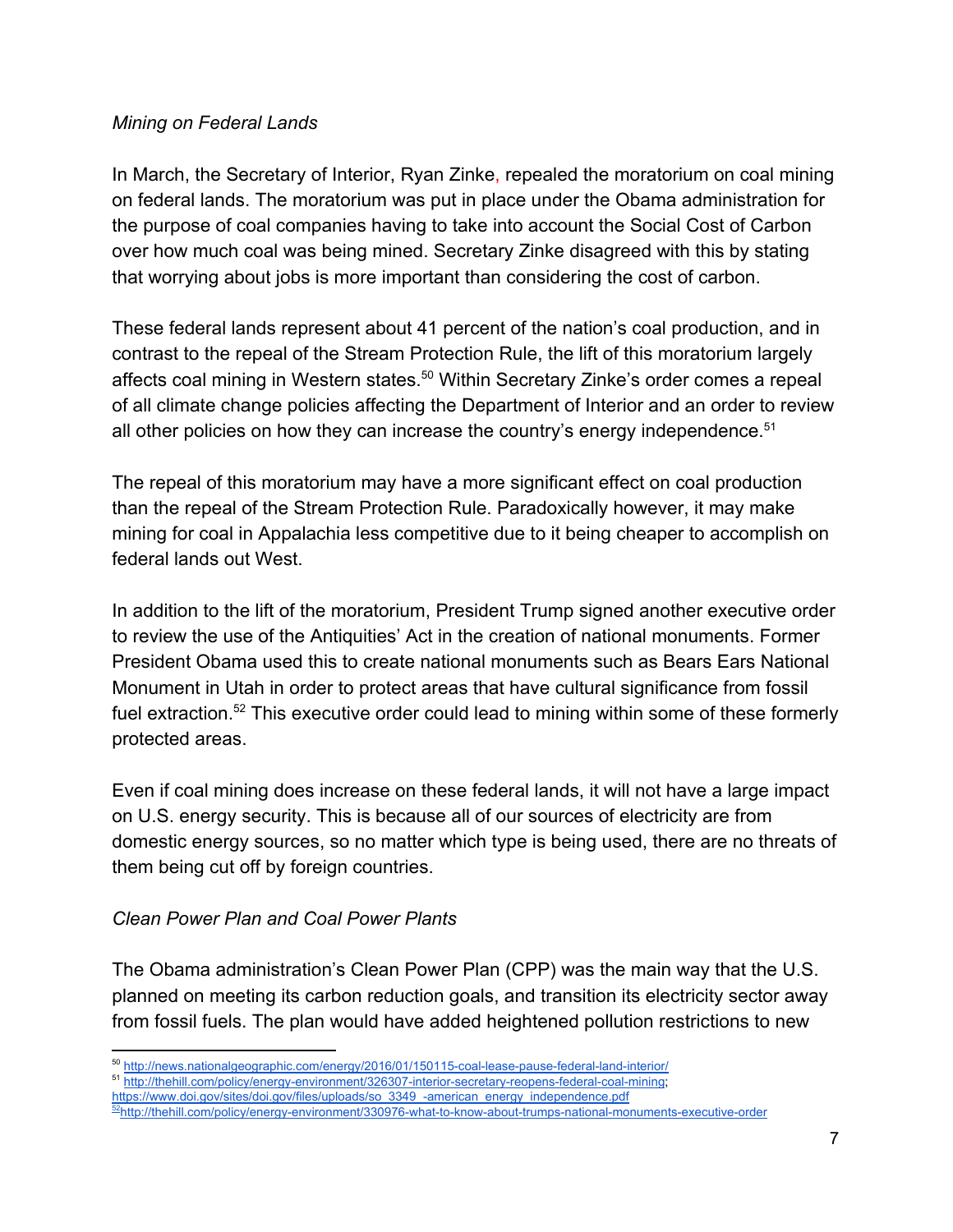power plants and would have also set mandatory carbon dioxide reduction goals for every state to meet.<sup>53</sup>

If enacted, this plan would have significantly affected the coal industry because coal is the most carbon-polluting of all sources of electricity.<sup>54</sup> Therefore it would have required the U.S. to transition away from coal use in the electricity sector. In response to an executive order, EPA Administrator Scott Pruitt called for a review of the plan.<sup>55</sup> On April 28th, 2017 the D.C. District Court, where the rule was being considered, froze the lawsuit which will likely be the end to the possibility of the rule ever becoming law.<sup>56</sup>

While the international implications of this plan will be discussed later, it also has domestic implications for coal production. One result of both the CPP and the fracking revolution was the change in economic certainty over electric utility investments for the future. New coal power plants are large infrastructure investments that take many years to recover the upfront costs of capital. Therefore, with the looming possibility of the CPP, and cheap domestic natural gas, many utilities have already made plans to not invest in new coal power plants. In a survey done this year, these utilities do not see those investments changing due to the election and change in policies.<sup>57</sup> While the repeal of the CPP will result in some coal plants staying open longer, it will not significantly affect electric utility investments, and therefore will not recover coal production or jobs within the U.S.

While continuing to mine for coal domestically will not improve U.S. energy independence, the repeal of environmental regulations will hurt the U.S. in the future. Coal mining comes with significant environmental justice concerns, which may likely result in higher levels of civil unrest. In addition, the environmental damage caused through both mining and burning coal exacerbates the effects of climate change and creates vulnerabilities from these effects.

#### *Environmental Justice Issues*

Reversing both the Stream Protection Rule and the mining moratorium on federal lands, as well as opening up national monuments to resource extraction could lead to protests from both indigenous communities and other long-term residents of these areas. In the case of lifting the mining moratorium, as well as the review on national monuments,

<sup>53</sup> <https://www.nrdc.org/sites/default/files/pollution-standards-epa-plan-summary.pdf>

<sup>54</sup> <https://www.eia.gov/tools/faqs/faq.php?id=73&t=11>

<sup>55</sup> <https://www.epa.gov/Energy-Independence>

<sup>56</sup>[https://www.washingtonpost.com/news/energy-environment/wp/2017/04/28/court-freezes-clean-power-plan-lawsuit-signaling-likely](https://www.washingtonpost.com/news/energy-environment/wp/2017/04/28/court-freezes-clean-power-plan-lawsuit-signaling-likely-end-to-obamas-signature-climate-policy/?utm_term=.eabf81a33864)[end-to-obamas-signature-climate-policy/?utm\\_term=.eabf81a33864](https://www.washingtonpost.com/news/energy-environment/wp/2017/04/28/court-freezes-clean-power-plan-lawsuit-signaling-likely-end-to-obamas-signature-climate-policy/?utm_term=.eabf81a33864)<br>
<sup>57</sup> http://www.utlis.uti.utm

<http://www.utilitydive.com/library/2017-state-of-the-electric-utility-survey-report/>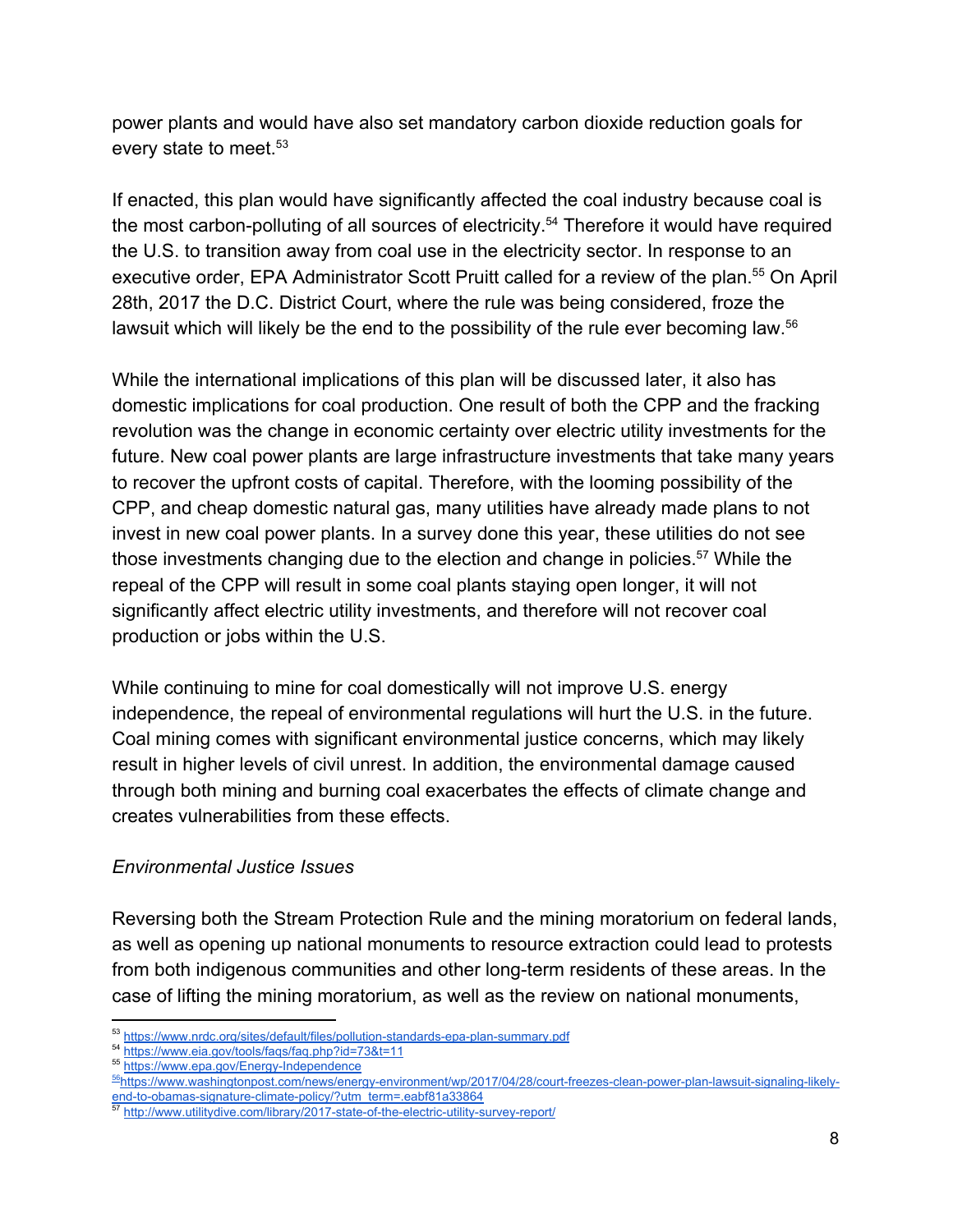many of those federal lands are considered vital to Native American tribes. For instance, the creation of Bears Ears National Monument in Utah was seen as a victory for Native American tribes in the area because it contains over 100,000 archeological sites and is considered sacred land.<sup>58</sup> In the past, tribes have fought vehemently with the federal government to have control over the coal deposits on their own lands.<sup>59</sup> In addition, fighting for clean water has been a major concern. As illustrated by recent protests over the Dakota Access Pipeline, if new coal mining permits were opened in these areas they would likely face strong pushback from the Native American communities that live there. $60$ 

In addition, continued use of MTR, which is encouraged through the repeal of the Stream Protection Rule in Appalachia to recover more coal, will fail to bring back jobs to the area. This will continue the destruction of these communities through pollution, safety hazards, and lack of economic opportunities. These all result in public health concerns, especially from polluted water sources. In addition, the public health crisis of drug use, which is already rampant in the area, would likely increase. $61$ 

#### *Climate Security Issues*

The environmental regulatory rollbacks on the coal industry will harm the American people in the long run. Not only will burning more coal contribute to ever more greenhouse gas emissions, but the way that coal mining is conducted now increases the vulnerability to the effects of climate change. The majority of mines in Appalachia are surface mines and MTR mines, so they contribute to increased flooding and erosion due to their removal of the vegetation and topsoil from the mountains.<sup>62</sup> The dumping of mining waste into valley fills, which the Stream Protection Rule tried to address, also leads to increased flooding and water pollution. $^{63}$  Flooding will also increase as climate change progresses, which will compound the situation.

Lastly, as water resources become stressed in certain parts of the U.S., the continued use of water for cooling coal power plants, and for washing the coal after it is mined will make these systems more vulnerable. A typical coal power plant withdraws between 70 and 180 billion gallons of water per year. $64$  According to the Department of Energy, the

<sup>58</sup> <http://www.pbs.org/newshour/rundown/obama-names-utah-nevada-monuments-despite-opposition/> 59[https://thinkprogress.org/citing-religious-freedom-native-americans-fight-to-take-back-sacred-land-from-mining-companies-446fb03](https://thinkprogress.org/citing-religious-freedom-native-americans-fight-to-take-back-sacred-land-from-mining-companies-446fb032f611) [2f611](https://thinkprogress.org/citing-religious-freedom-native-americans-fight-to-take-back-sacred-land-from-mining-companies-446fb032f611)

[http://www.sourcewatch.org/index.php/Coal\\_and\\_Native\\_American\\_tribal\\_lands](http://www.sourcewatch.org/index.php/Coal_and_Native_American_tribal_lands)

<sup>61</sup><http://www.wcyb.com/news/fmr-fda-commissioner-discusses-health-crisis-in-rural-southeast-regions-appalachia/438741698>

<http://appvoices.org/end-mountaintop-removal/ecology/>

<sup>63</sup> <http://appvoices.org/end-mountaintop-removal/community/>

<sup>64</sup> <http://www.ucsusa.org/clean-energy/coal-and-other-fossil-fuels/coal-water#.WQPm9FPysWo>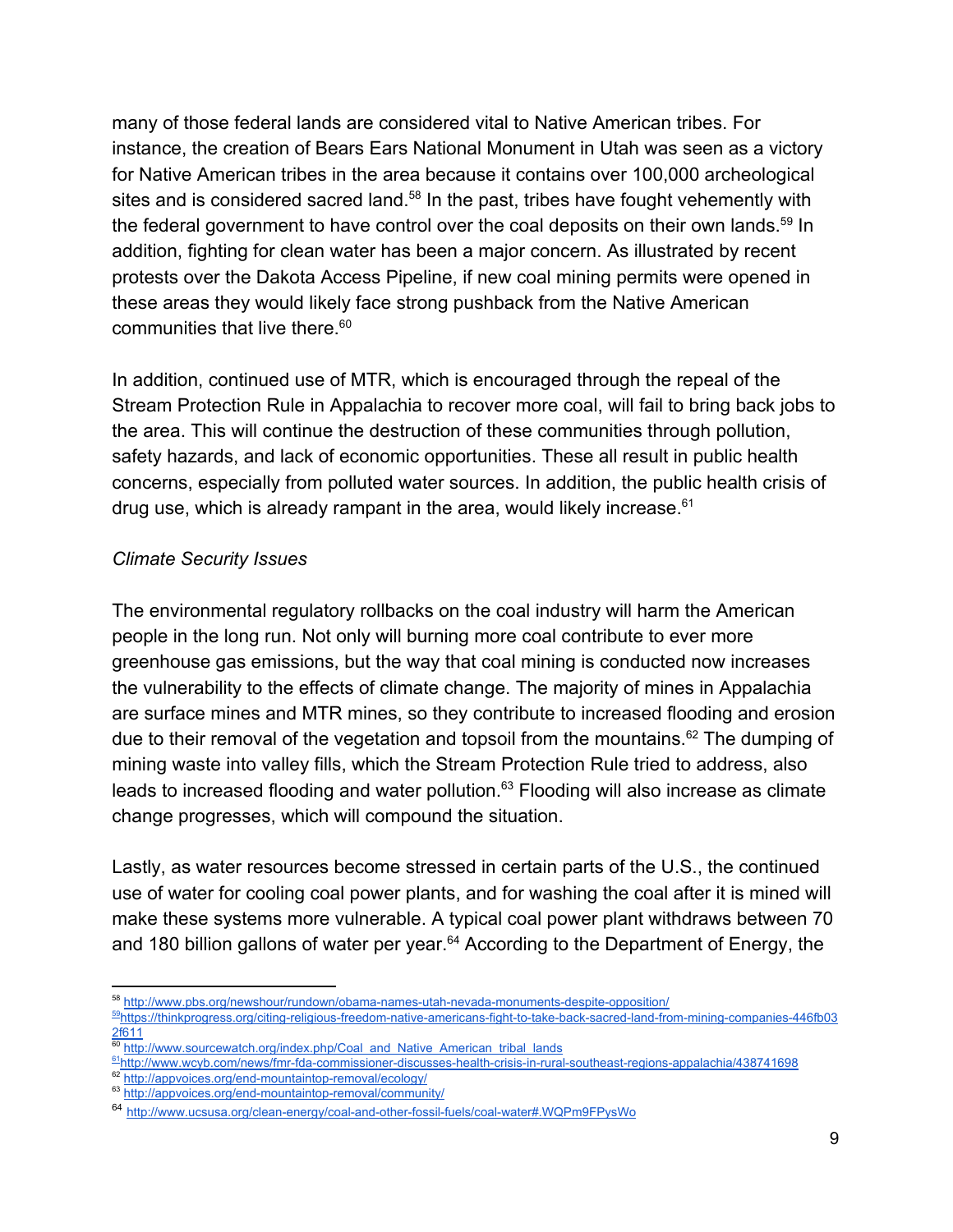amount of water used to wash coal after it has been mined is anywhere between 70 to 260 million gallons per day. $65$  The water used to wash the coal is then irreparably polluted, and the way it is disposed of threatens other sources of water as well. These concerns over water will become ever more extreme as climate change puts more pressure on domestic water sources.

Overall the actions taken by President Trump to try to bring back the coal industry will at most modestly boost coal production in the short term. However, these actions could have significant negative impacts on the environmental quality and public health of communities with vulnerable populations and could lead to more civil unrest due to mining on culturally significant lands. In addition, the climate risks that go along with strip mining and burning coal in general will be exacerbated by these policies, ultimately leaving the U.S. less secure than it was before the policies were put into place.

### Natural Gas

The prodigious development of natural gas during the years of the Obama administration had major ramifications for the domestic energy industry and contributed to the United States' ascendency as a major international energy supplier. It remains to be seen what effect President Trump's vastly differing policies and ardent commitment to U.S. energy independence will have on this expanding, lucrative and sometimes controversial resource.

#### *Natural Gas Use and Reserves*

Natural gas contributed approximately 30 percent of the electricity used in the U.S. in  $2015<sup>66</sup>$  Today, natural gas is mostly used for heat and electricity in the U.S., but it is also used for various other purposes in the industrial and commercial sectors, and its applications have been increasing because of its domestic abundance. $67$  In the 1990s, the invention of hydraulic fracturing led to the first boom in natural gas production, and since the advent of horizontal drilling it has had a mostly positive trajectory since then.<sup>68</sup>

<sup>&</sup>lt;sup>65</sup> Pg 20; <http://www.circleofblue.org/wp-content/uploads/2010/09/121-RptToCongress-EWwEIAcomments-FINAL2.pdf>

<sup>&</sup>lt;sup>66</sup> [https://www.eia.gov/energyexplained/index.cfm?page=natural\\_gas\\_use](https://www.eia.gov/energyexplained/index.cfm?page=natural_gas_use)

<sup>67</sup> [https://www.eia.gov/energyexplained/index.cfm/data/index.cfm?page=natural\\_gas\\_home](https://www.eia.gov/energyexplained/index.cfm/data/index.cfm?page=natural_gas_home)

<sup>68</sup> <https://fivethirtyeight.com/features/trumps-plan-wont-reverse-coals-decline/>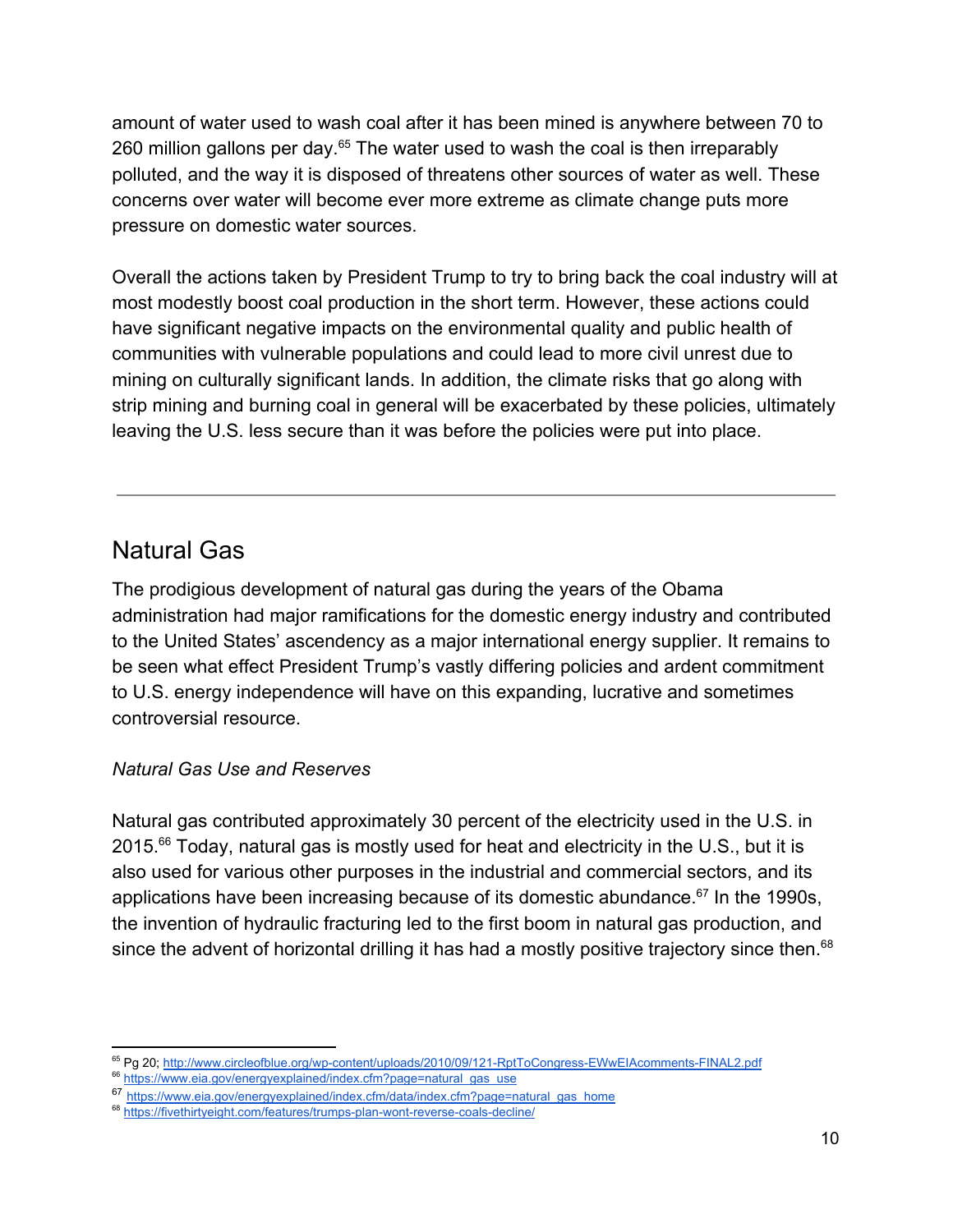Over the next two years, the generating capacity of natural gas has been projected to increase by 8 percent, or 36.6 gigawatts.<sup>69</sup> Proven reserves at year-end 2015 were 324 Tcf (trillion cubic feet),<sup>70</sup> and that year 27.31 Tcf was consumed domestically.<sup>71</sup> This consumption reflects the 19 percent increase in natural gas-fired power generation that year.<sup> $72$ </sup> Following a brief production decline in 2016, 2017 projections for dry natural gas production predict an increase of 0.8 Bcf/d (billion cubic feet per day) to reach a high of 73.1 Bcf/d. In 2018 it is projected to be a staggering 4.0 Bcf/d above the 2017 level.<sup>73</sup> These increases reflect the ease of extraction facilitated by the fracking boom, but also the energy agenda and the projected energy policy implementations of the Trump administration.

#### *President Trump's Plans for the Natural Gas Industry*

As with other sections of this report, President Trump's campaign promises must inform much of the analysis on this topic because of the short duration of his time in office and his prioritization of other domestic issues. During his campaign, he advocated for: returning to coal technology for power generation, potentially at the expense of natural gas; increasing natural gas exports, particularly to Asia and Europe; correspondingly increasing the number of natural gas export terminals; heavily deregulating the fossil fuel industries; and pushing forward with both major pipelines,  $74$  and natural gas development on federal lands.<sup>75</sup>

Many of these promises have not been a priority of the administration thus far, but some have begun to see realization. As was discussed earlier in this report, President Trump has already signed specific legislation to bring about fossil fuel deregulation<sup>76</sup> and renewed pipeline development.<sup>77</sup> While many current development projects for natural gas-fired power plants had been underway long before the election,  $78$  the Trump administration has recently made public several natural gas development or export projects. A source in the White House relayed that work is being done on a significant

<sup>69</sup> <https://www.eia.gov/todayinenergy/detail.php?id=29732>

<sup>70</sup> <https://www.eia.gov/todayinenergy/detail.php?id=29172>

<sup>&</sup>lt;sup>71</sup> <https://www.eia.gov/tools/faqs/faq.php?id=50&t=8>

<sup>72</sup> [https://www.eia.gov/todayinenergy/detail.php?id=2631](https://www.eia.gov/todayinenergy/detail.php?id=26312)[2](https://www.eia.gov/todayinenergy/detail.php?id=26312)

<sup>73</sup> <https://www.eia.gov/outlooks/steo/report/natgas.cfm>

<sup>74</sup><https://www.forbes.com/sites/jamestaylor/2016/12/26/trumps-energy-policy-10-big-changes/#5adc097f7cd9>

<sup>&</sup>lt;sup>75</sup>[http://www.emergingenergyinsights.com/2017/03/trumps-executive-order-takes-multi-faceted-approach-eliminating-climate-change](http://www.emergingenergyinsights.com/2017/03/trumps-executive-order-takes-multi-faceted-approach-eliminating-climate-change-regulation/) [-regulation/](http://www.emergingenergyinsights.com/2017/03/trumps-executive-order-takes-multi-faceted-approach-eliminating-climate-change-regulation/)

<http://www.washingtontimes.com/news/2017/feb/14/trump-nixes-rule-oil-gas-industry/>

<sup>77</sup> <http://www.cnn.com/2017/01/24/politics/trump-keystone-xl-dakota-access-pipelines-executive-actions/>

<sup>78</sup> <https://www.eia.gov/todayinenergy/detail.php?id=26312>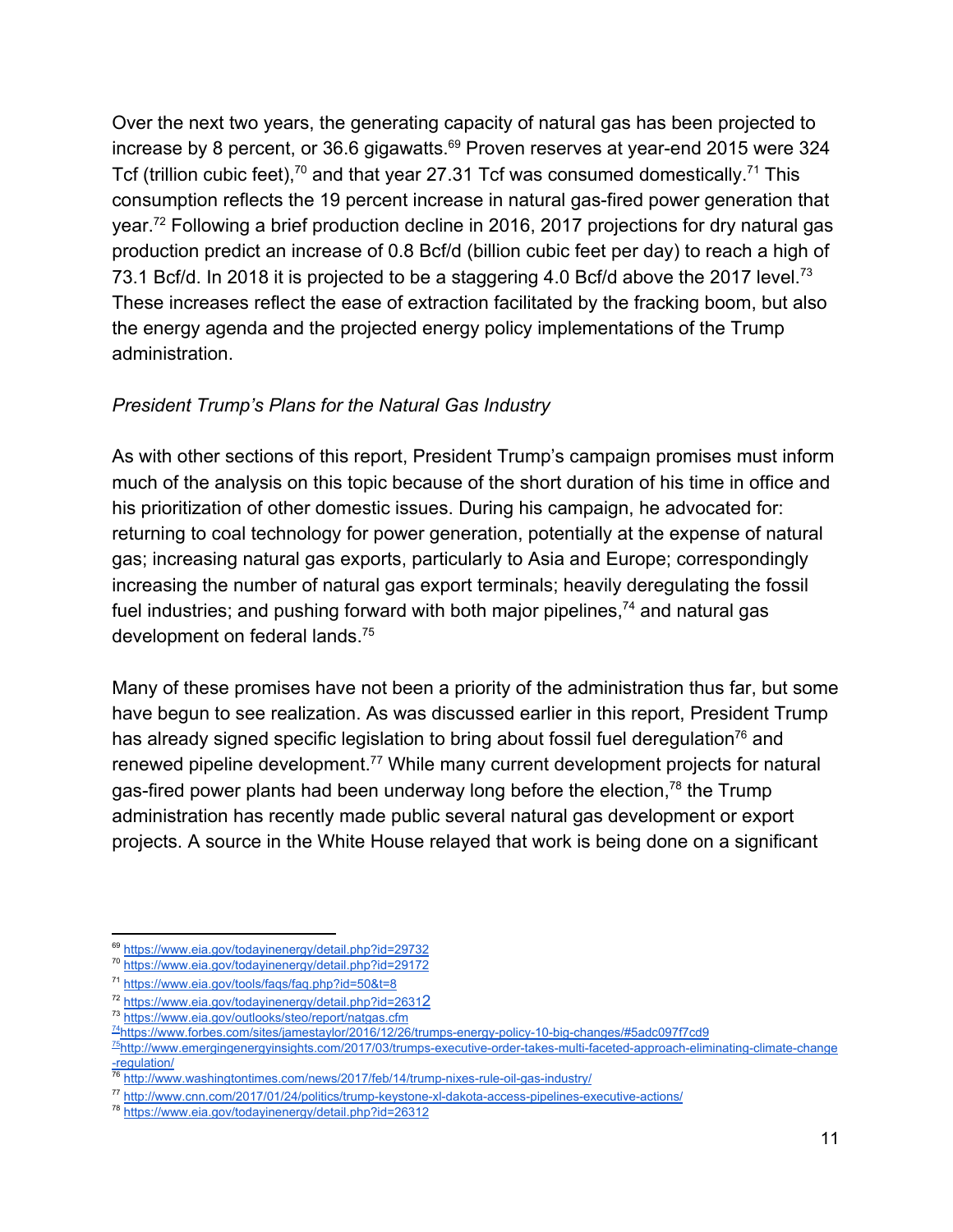export deal of liquified natural gas (LNG) to India, which would involve Indian investment in US export facilities.<sup>79</sup>

#### *Natural Gas Versus Coal*

Coal received a significant amount of focus during the Trump campaign, which won votes from the impoverished coal-mining Appalachian region. As stated earlier in this report, natural gas has long been a contributor to coal's decline in the American energy mix. The huge increase in proven natural gas reserves and the spread of fracking in the past few years has accelerated coal's downward trajectory even more.

Compared to coal, natural gas-fired power plants are cheaper to build and operate, <sup>80</sup> they satisfy environmental regulations, $81$  have an average lifespan of thirty years, and they are just as reliable as coal-operated ones while being far more flexible and easily tailorable to surges or falls in demand. $^{82}$  While there have been debatable advances in clean coal technology, natural gas is still a far cleaner energy source, with half the  $CO<sub>2</sub>$ emissions of coal.<sup>83</sup> While coal-driven states badly need employment initiatives, there are other options besides coal, and for the health of the American public and environment, they must be taken seriously.

President Trump's plans to advance legislation to aid in coal extraction will likely draw resources away from far cleaner energy sources, such as solar and wind power, but it could also potentially have a negative impact on natural gas.<sup>84</sup> Natural gas development has been voracious in many staunchly pro-Trump areas that are also shale-rich, like Texas, Florida and portions of West Virginia, Pennsylvania and Ohio. Texas in particular produces more natural gas than any state. These states have invested considerable time and resources in natural gas infrastructure and many new gas-powered plants are being constructed in these areas that will increase capacity even further.<sup>85</sup>

Any deprioritization of natural gas because of efforts to bolster up the failing coal industry, or mishandling of the domestic or international economic strategy for natural gas by the Trump administration could have serious impacts on his support base. The outcry from this population that would likely result from any of these scenarios may

<sup>&</sup>lt;sup>79</sup>[http://auto.economictimes.indiatimes.com/news/oil-and-lubes/donald-trump-admin-may-approve-major-export-of-natural-gas-to-indi](http://auto.economictimes.indiatimes.com/news/oil-and-lubes/donald-trump-admin-may-approve-major-export-of-natural-gas-to-india/57871353) [a/57871353](http://auto.economictimes.indiatimes.com/news/oil-and-lubes/donald-trump-admin-may-approve-major-export-of-natural-gas-to-india/57871353)

<sup>80</sup> <https://fivethirtyeight.com/features/trumps-plan-wont-reverse-coals-decline/>

<sup>81</sup> <https://www.eia.gov/todayinenergy/detail.php?id=29732>

<sup>82</sup><https://www.forbes.com/sites/thebakersinstitute/2016/05/17/whos-winning-the-battle-to-replace-coal/#5602e00d765d>

<https://www.eia.gov/tools/faqs/faq.php?id=73&t=11>

<sup>84</sup> <http://www.businessinsider.com/trumps-plans-for-coal-could-hurt-natural-gas-2017-3>

<sup>85</sup> <https://www.eia.gov/todayinenergy/detail.php?id=26312>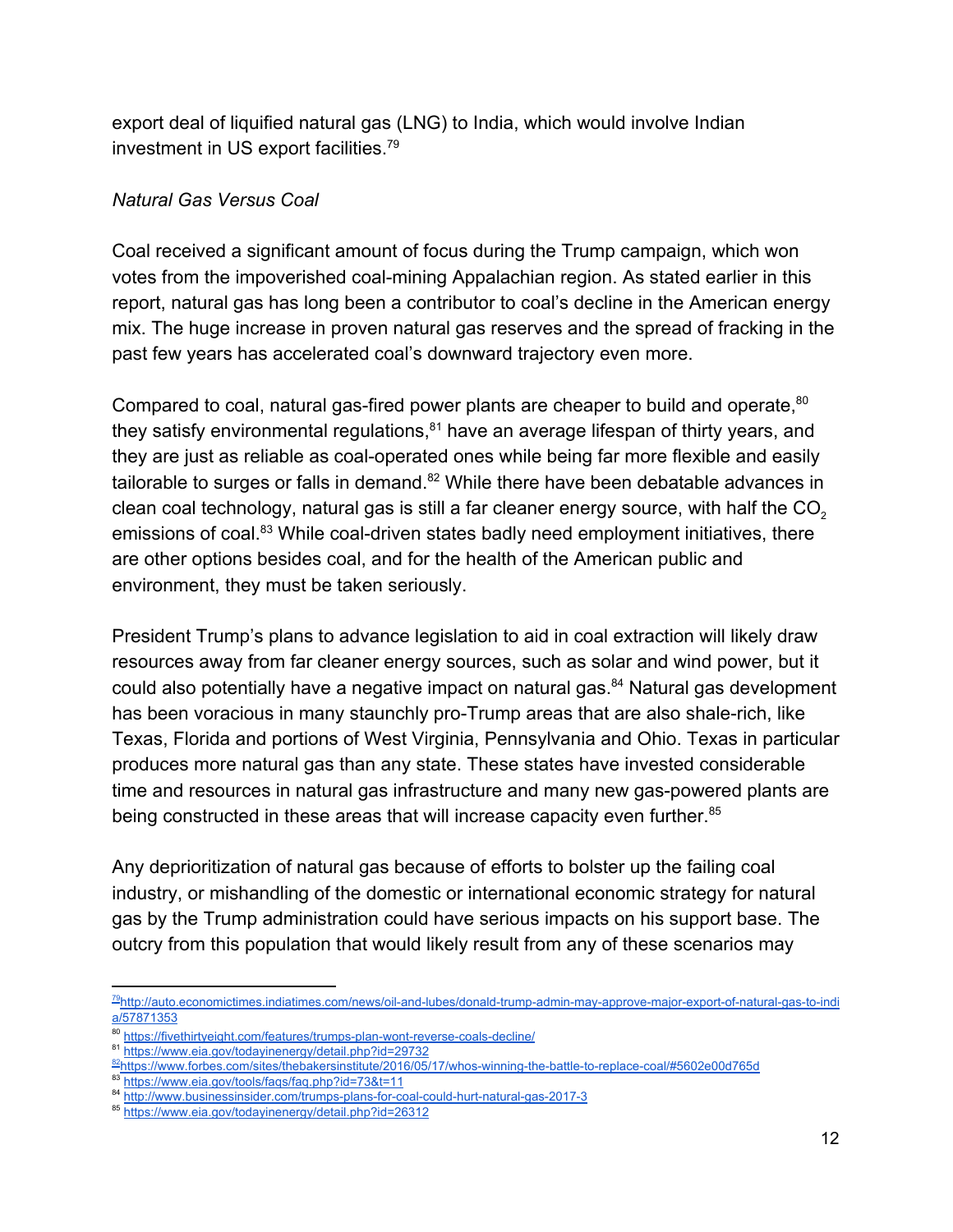further widen the gap between the President's campaign rhetoric and actual policy implementation. However, the reverse is also true: his support from Appalachia would likely significantly decrease if he withdrew his support from coal. This is one situation where he cannot please all of his constituents. Given the projected demand for natural gas in the world market and the percentage of Americans who support it over coal,  $86$  it makes far more sense economically for President Trump to read the writing on the wall about the coal industry.

#### *Natural Gas and Clean Power*

The switch to natural gas from coal has most likely been the single largest contributor to reductions in CO $_2$  emissions by the U.S. $^{\rm 87}$  Natural gas was a cornerstone of the Obama administration's efforts towards switching to cleaner power. Compared to nuclear power natural gas is less expensive, contentious, and potentially destructive.<sup>88</sup> and more closely models coal's baseload and reliability than renewables.<sup>89</sup> Relative to other fossil fuels, natural gas has a higher energy content, which is why it has a lower CO<sub>2</sub> to energy ratio.<sup>90</sup>

However, while natural gas is a far cleaner option than coal and has many advantages over cleaner renewable technologies, it is still a fossil fuel, and President Trump's deregulatory policies will remove many of the emissions guidelines that helped to mitigate that fact. Natural gas consists mostly of methane, along with small amounts of hydrocarbon gas liquids and non hydrocarbon gases.<sup>91</sup> While it is usually refined before being utilized, when natural gas is burned for power it releases CO<sub>2</sub>. In addition, any leaks from pipelines, plants, or fracking release these gases into the atmosphere, which also contribute to the greenhouse gas effect. The Environmental Defense Fund estimates that 25 percent of anthropogenic global warming can be attributed to methane emissions.<sup>92</sup>

President Trump has expressed skepticism about the fact of climate change multiple times throughout his campaign and presidency.<sup>93</sup> This has corresponded with a deprioritization of renewable energy sources, which will be discussed in further detail later in this report. Natural gas will likely pick up part of the generating capacity

<sup>86</sup> <http://www.gallup.com/poll/161519/americans-emphasis-solar-wind-natural-gas.aspx>

<sup>87</sup><https://www.forbes.com/sites/jamesconca/2016/05/16/natural-gas-is-replacing-nuclear-power-not-renewables/#3cc4c36fcdb6> [https://green.blogs.nytimes.com/2012/02/10/natural-gas-vs-nuclear-power/?\\_r=0](https://green.blogs.nytimes.com/2012/02/10/natural-gas-vs-nuclear-power/?_r=0)

<sup>89</sup><https://www.forbes.com/sites/thebakersinstitute/2016/05/17/whos-winning-the-battle-to-replace-coal/#5602e00d765d>

<sup>90</sup> <https://www.eia.gov/tools/faqs/faq.php?id=73&t=11>

<sup>91</sup> [https://www.eia.gov/energyexplained/index.cfm/data/index.cfm?page=natural\\_gas\\_home](https://www.eia.gov/energyexplained/index.cfm/data/index.cfm?page=natural_gas_home)

<sup>92</sup> <https://www.edf.org/methane-other-important-greenhouse-gas>

<sup>93</sup><http://www.newsweek.com/timeline-every-ridiculous-thing-trump-has-said-about-climate-change-576238>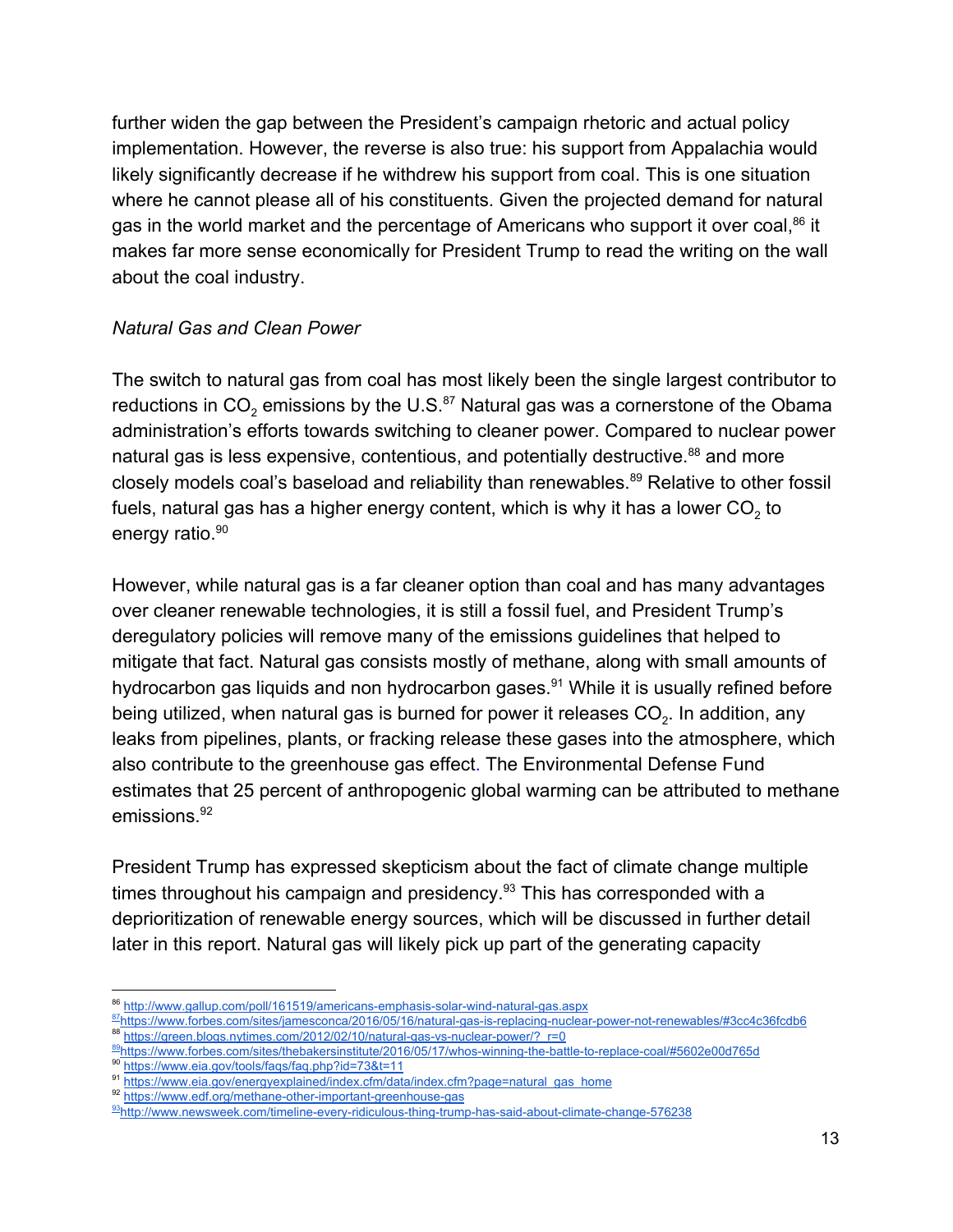previously expected to be satisfied by renewables. Because of President Trump's stance on climate change, part of the deregulation of natural gas will include withdrawing emissions standards for all power plants, including natural gas-fired ones, which will substantially worsen the environmental impact of using natural gas.<sup>94</sup>

Hydraulic fracturing, or fracking, will also see less scrutiny and regulation under the Trump administration, and be deployed in more areas. This process has been a key contributor to the boom in natural gas, but it has also been proven to contaminate groundwater. Fracking has also been linked to earthquakes in Texas and Oklahoma because of the underground disposal of wastewater from the process.<sup>95</sup> President Trump also plans to withdraw Obama-era guidelines for curbing the enormous methane emissions from natural gas wells, which may speed extraction and lessen costs for natural gas companies, but at the cost of environmental, climate, and air safety degradations.<sup>96</sup>

#### *Energy Security and Over-reliance*

A significant portion of President Trump's energy policies and energy security strategy relates to his interrelated goals of American energy independence and an end to the trade deficit, which has been labeled a national security risk by his administration.<sup>97</sup> Natural gas plays heavily into both of these objectives.

Along with advances in the development of other natural resources, the current status of the natural gas industry means that the Trump administration's plan to become energy independent, while of questionable judgement, is theoretically possible. However, the resources through which the U.S. may become energy independent must be strategically diversified, and there is a risk of domestic over-reliance on natural gas. The Trump Administration has not had a favorable stance toward renewable energy sources, so natural gas may be saddled with a significant portion of the lost capacity, especially if President Trump changes his stance toward reviving coal. As an example, since the closure of the Vermont Yankee Nuclear Plant in 2016, New England has become extremely dependent on natural gas, and it lacks the support systems and proper infrastructure to function effectively with it, or, more importantly, without it.<sup>98</sup>

- 96 <http://www.cnn.com/2017/04/19/politics/environmental-protection-agency-methane/>
- 97<https://www.wsj.com/articles/trump-trade-adviser-peter-navarro-makes-cutting-trade-deficit-top-priority-1488815842>

<sup>94</sup><http://www.cnbc.com/2017/03/27/trump-to-roll-back-obama-climate-actions-power-plant-emissions-rule.html> <http://www.businessinsider.com/trump-energy-plan-2016-10>

<sup>98</sup><https://www.forbes.com/sites/jamesconca/2016/05/16/natural-gas-is-replacing-nuclear-power-not-renewables/#3cc4c36fcdb6>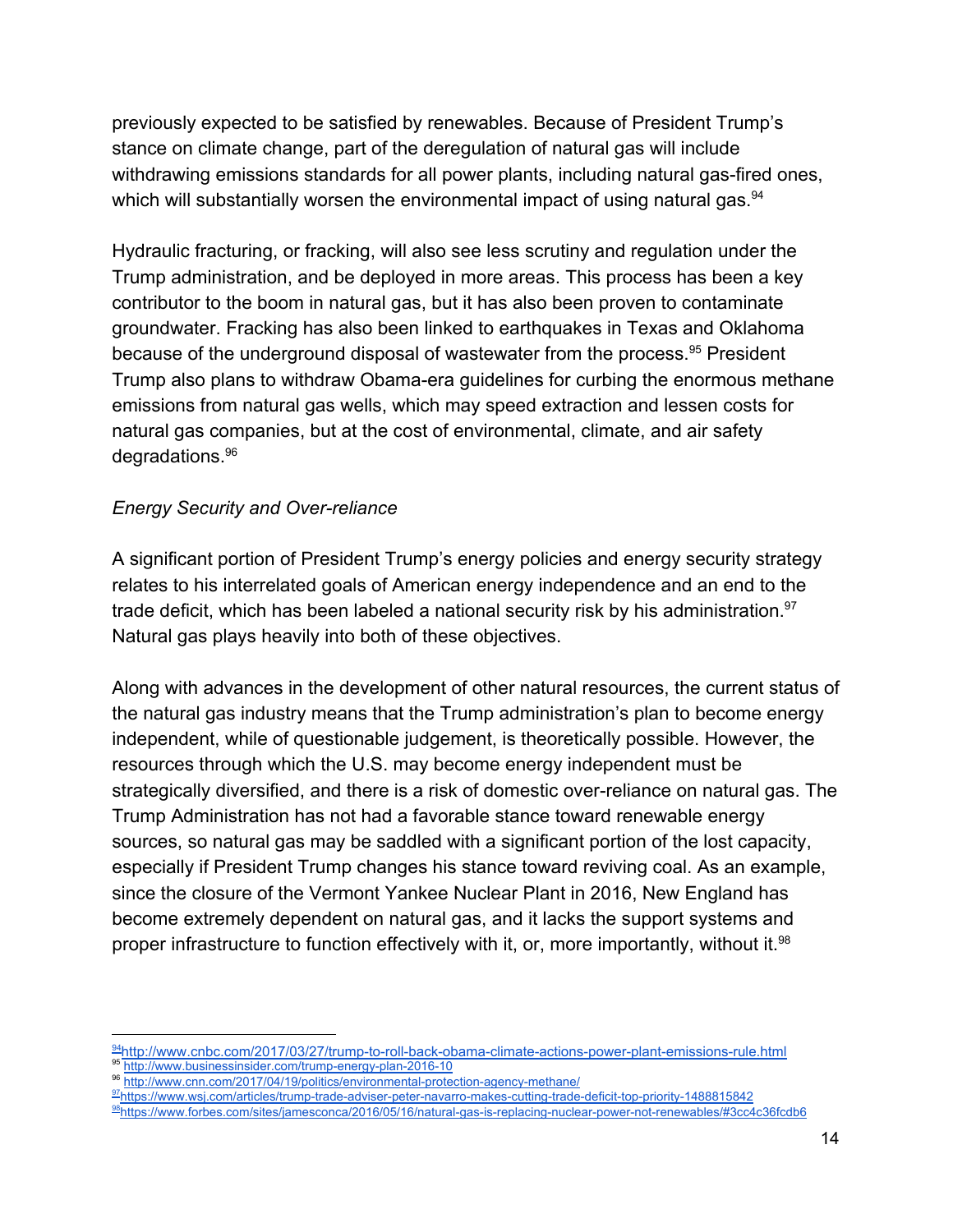As the European Union has born witness to in recent years, an over-reliance on natural gas has drawbacks because of two distinct forms of energy security. Both relate to the ability of a state to reliably meet its energy needs, but one relates to excessive dependence on a foreign power, and the other on effectively evaluating and countering the unique challenges and context of a given resource. Because of fracking and continued development, and the deregulation that the natural gas industry will see under President Trump, this fuel source will continue to be abundant, effective, relatively clean and inexpensive. The U.S. will not find itself in a position where its energy security with regard to natural gas is threatened by a monopoly of the market by another state, as has happened in Europe and may well happen in Asia.

As natural gas becomes more widespread, the issues inherent to its use will become more prevalent as well. Natural gas requires significant infrastructure and pipelines which are often extremely contentious and unpopular. As climate change worsens and the weather becomes commensurately more extreme, there may be significant spikes in usage of natural gas specifically for heat at unexpected times, drawing huge amounts of energy away from power plants and vital electricity generation.

The Trump administration has no plans to rely exclusively on natural gas for the nation's energy mix, but his deregulatory policies may make gas so cheap that it happens anyway to some extent. There is also a risk that an overdevelopment of natural gas will flood the international market and crash the price of natural gas, to the disadvantage of the U.S. and several other major exporters.<sup>99</sup> Former President Obama went out of his way to ensure a deliberate variety of energy sources, including renewables.<sup>100</sup> Natural gas use and development under the Trump administration requires careful, strategic monitoring and management to ensure that the energy security of the U.S. is not jeopardized.

#### *The Potential of Natural Gas*

Natural gas offers a unique compromise to the Trump administration. Its continued development ties strongly to the president's corporate interests, creates jobs and economic opportunities, and confirms his commitment to fossil fuels. He can distinguish himself from the Obama administration enough to please his supporters, but natural gas is the cleanest of the fossil fuels. While President Trump is not against natural gas, he must come to terms with the fact that its increased use at the same time as coal's attempted revival is not compatible, or advisable. A strategic, renewed commitment to

<sup>99</sup><http://oilprice.com/Energy/Natural-Gas/Trump-Could-Send-A-Shockwave-Through-Natural-Gas-Markets.html>

<sup>100</sup> <https://green.blogs.nytimes.com/2012/02/10/natural-gas-vs-nuclear-power/>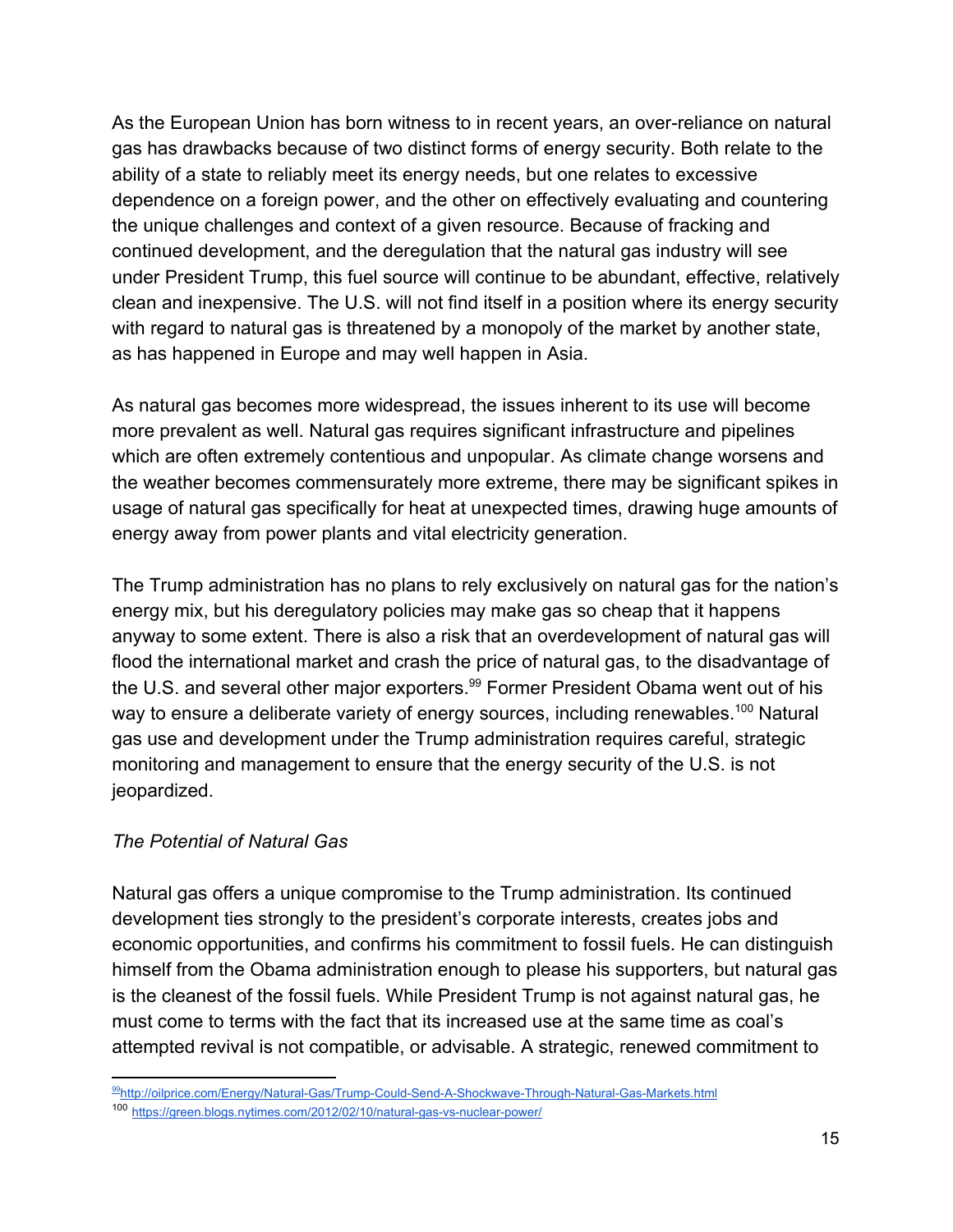safely deploying natural gas instead of coal has to potential to gain the president support and legitimacy from the opposition, as well as the international, scientific and environmental communities.

# Renewable Energy

Globally, renewable energy has picked up speed, though its momentum in the U.S. has been stifled by the Trump administration. Concerning the role that renewable energies play in energy security*,* the International Energy Agency *(*IEA) stated that renewable technologies have the potential to contribute to energy security, while meeting environmental objectives at the regional, national and/or global level.<sup>101</sup> Countries which enjoy pivotal positions in the conventional energy world, will not necessarily enjoy the same position in a world in which renewables grow in importance.<sup>102</sup> Under the Trump administration, four years of unhindered backing for fossil fuels will slow the pace of renewable energy deployment in the U.S., while simultaneously impeding international climate action.

#### *American Climate Policies*

The U.S. was once in a position of power to transition the world towards a meaningful low-carbon future by using clean energy to become the most important driver in the global low-carbon economy. Support from politicians for federal climate policy in the U.S. has diminished along with federal support for low-carbon energy. Historically, the U.S. has demonstrated an international leadership role in energy research and development, providing advances in fossil fuels, nuclear power, and renewable sources.  $103$  However, President Trump's top energy priority is to revive the coal industry and take advantage of the U.S.'s abundance of shale gas and tight oil. The Trump administration is attempting to increase America's short-term energy independence at the expense of long-term energy independence. Standing aside, the U.S relinquishes its ability to remain relevant, and will lose out on opportunities to set early policy and regulatory frameworks around renewable technologies as entrepreneurs in China develop and pilot their projects.

<sup>&</sup>lt;sup>101</sup> [https://www.iea.org/publications/freepublications/publication/so\\_contribution.pdf](https://www.iea.org/publications/freepublications/publication/so_contribution.pdf)

<sup>102</sup> [http://www.exploringgeopolitics.org/publication\\_criekemans\\_david\\_geopolitics\\_of\\_renewable\\_energy\\_technology\\_desertec\\_north](http://www.exploringgeopolitics.org/publication_criekemans_david_geopolitics_of_renewable_energy_technology_desertec_north_seas_countries_offshore_grid_initiative_co2_emissions_investments_germany/) seas countries offshore grid initiative co2 emissions investments germany/

<sup>103</sup> [http://www.scielo.br/scielo.php?script=sci\\_arttext&pid=S0102-85292016000200643](http://www.scielo.br/scielo.php?script=sci_arttext&pid=S0102-85292016000200643)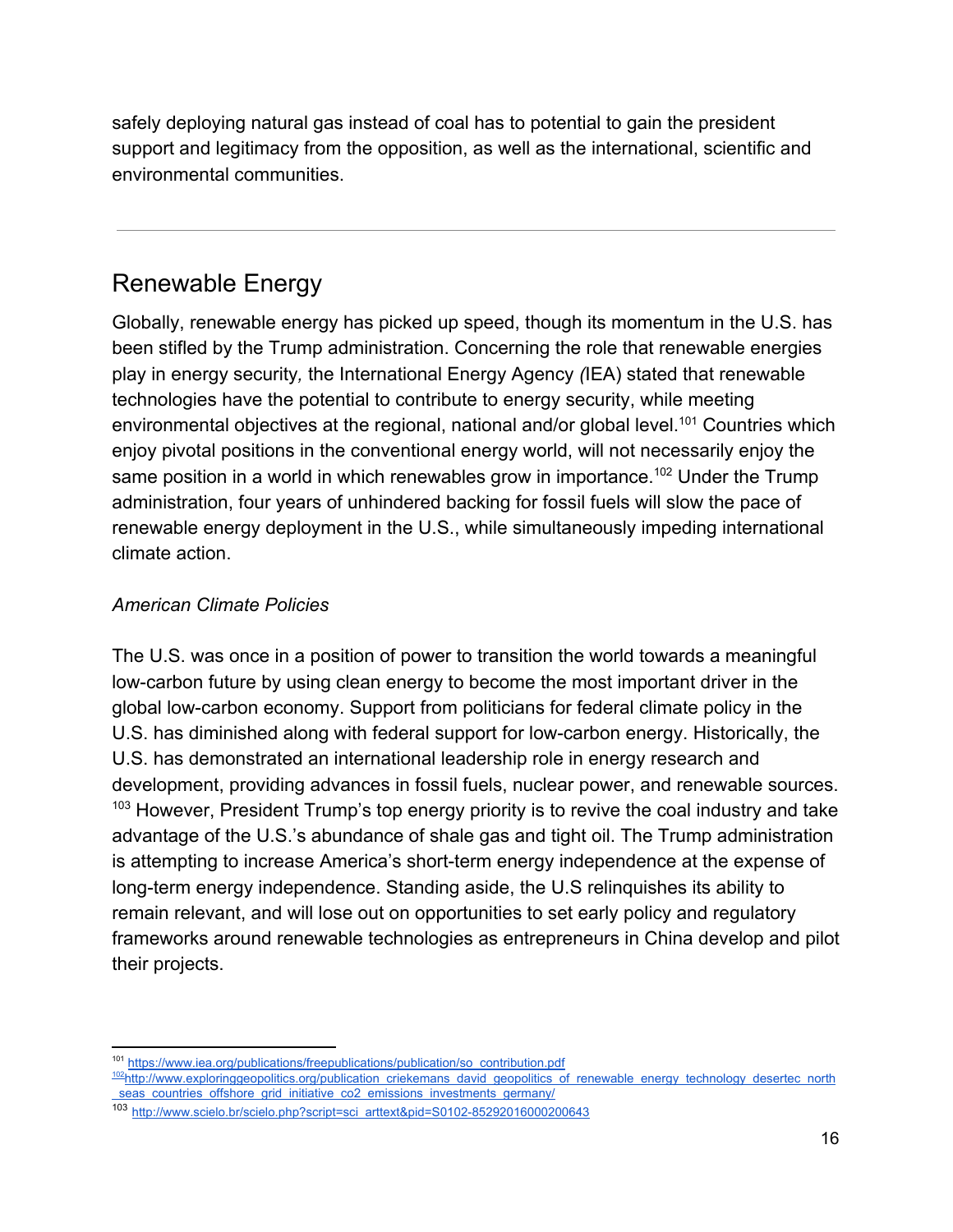While the Obama administration strengthened climate policies, President Trump's executive orders on climate reveal his intentions to limit America's political influence over global climate change mitigation. Not coincidently, anti-renewable rhetoric has become common within the Trump administration as several cabinet members and members of Congress have ties to the oil and gas industry, giving him a clear incentive to back domestic nonrenewable energy sources.<sup>104</sup> Specifically, President Trump aims to dismantle any policies that oppose his America-First Energy Plan, the main objective of which is to eliminate harmful and unnecessary policies such as the Climate Action Plan, even going as far as mandating the Environmental Protection Agency (EPA) to eliminate the CPP.<sup>105</sup>

The absence of strong federal coal-based power regulations combined with federal policies that favor natural gas will hinder the uptake of renewable energy deployment needed to deeply decarbonize the power sector. The limited federal renewable energy policies that exist in the U.S. are scheduled to be phased out, further impeding its deployment.<sup>106</sup> Renewable energy increased with the assistance of the production tax credit (PTC) for wind energy investment, set to be phased out by 2020. In addition, tax credits for solar energy (ITC) are set to be phased out by 2020. Together these have been the linchpin of federal financial incentives regarding renewables. During this interim period, these scheduled phase-outs have given some certainty to renewable producers but greater uncertainty will resume if these regulations are not extended.

#### *The Clean Power Plan and Renewable Energy*

Between 2005 and 2015 carbon emissions in the U.S. were reduced by 10 percent.<sup>107</sup> The reduction in carbon emissions was accomplished perhaps to align with tougher federal regulations on carbon emissions, specifically the CPP. Anticipation of the CPP approval encouraged power companies to switch from coal to gas generation. As energy companies look to federal mandates to dictate their carbon emissions, carbon reduction progress may stall in the event that President Trump's attempts to dismantle the CPP are successful. The EPA estimated that under the CPP, renewable energy generation would have increased to nearly 20 percent of all power supplied in 2030.<sup>108</sup> Even if renewables are cost competitive in the energy market, without the CPP renewables will be impacted.

<sup>104</sup> <http://www.vox.com/2017/2/1/14477314/oil-companies-disclosure-rule-tillerson>

<sup>105</sup> <https://www.whitehouse.gov/america-first-energy>

<sup>106</sup> <https://energy.gov/savings/renewable-electricity-production-tax-credit-ptc>

<sup>107</sup> <https://www.forbes.com/sites/rrapier/2016/06/19/the-u-s-leads-all-countries-in-lowering-carbon-dioxide-emissions/#7b7dcb445f48>

<sup>108</sup> <https://www.epa.gov/sites/production/files/2015-11/documents/fs-cpp-renewable-energy.pdf>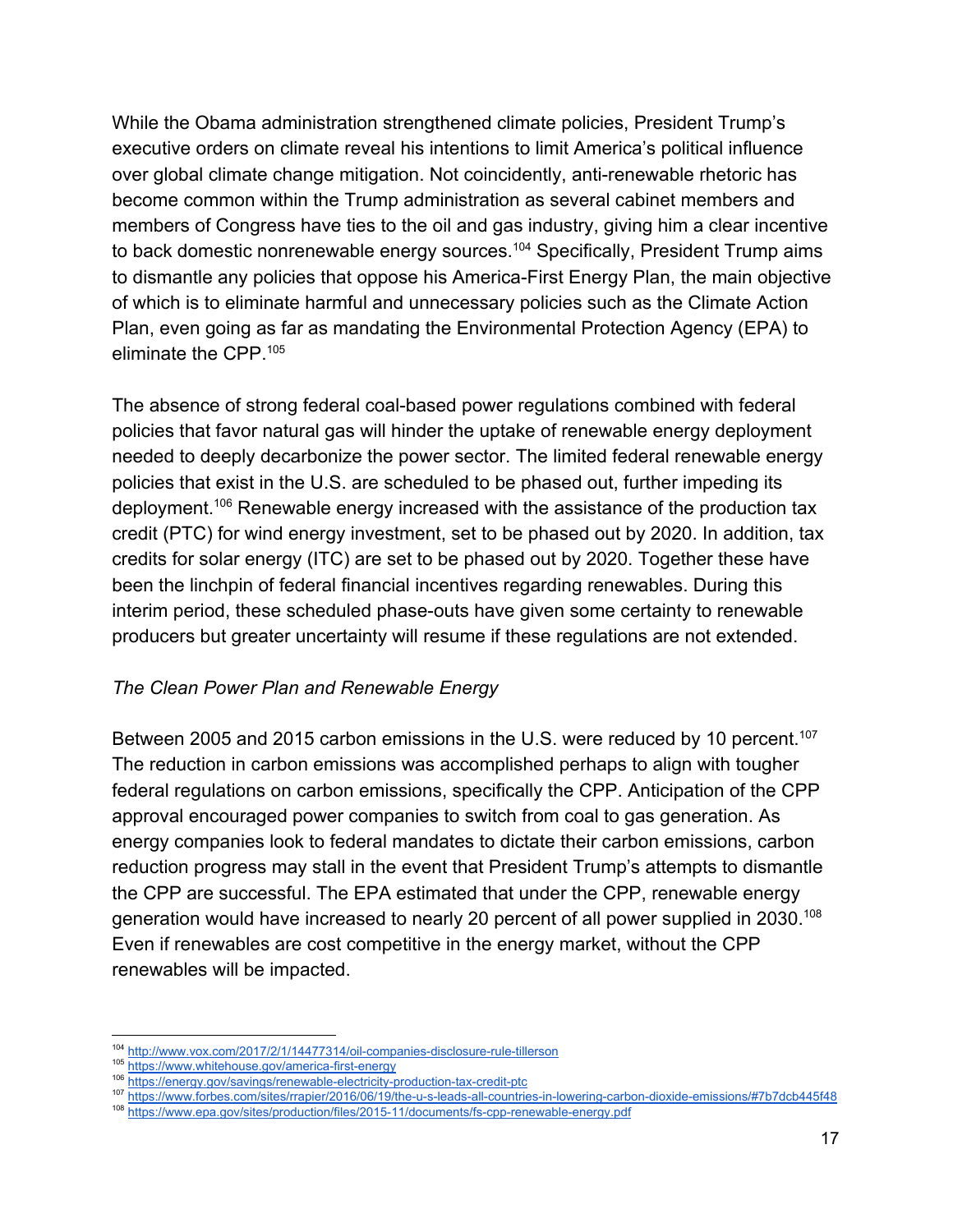Despite the elimination of the CPP, the political reality is that the economic motivation for ramping up renewable energy deployment is growing stronger. Cities, states, and corporations are contributing to the decline in carbon emissions in the absence of federal regulation. Whether or not these actions are environmentally or financially motivated, it is clear that subnational actors are aligning with the growing trend of purchasing and developing clean energy. While individual states are continuing their energy decarbonization plans, laggard states that have been hesitant to adopt renewable energy policies may perceive the absence of a federal mandate as a deterrent from pursuing a renewable energy mix. 109

Carbon emissions aside, repealing the CPP creates a missed opportunity for job growth in the clean energy industry, allowing China and others to fill the void. President Trump's support for the fossil fuel industry ignores the robust clean energy industry that employs nearly 3 million Americans who are working part or full time in the solar, wind, energy efficiency, and alternative vehicles sectors.<sup>110</sup> One in every 50 American jobs created in 2016 was in the solar industry, which now employs more than 260,000 Americans. Increasing 25 percent from 2015, jobs in the solar industry exceeded fossil fuel related jobs for the first time. Similar to the solar industry, the wind industry has shown progress. Building and operating onshore wind farms is more cost efficient than fossil fuel plants in many parts of the  $U.S.<sup>111</sup>$  Renewables will continue to foster job growth in the construction and manufacturing sectors despite President Trump's executive orders. However, he has made it clear that fossil fuel jobs take precedence over clean energy jobs.<sup>112</sup>

#### *China and Others on the Rise*

It is expected that the future global demand for energy will exceed the availability of non-renewable sources. Major energy consumers in the world will not have an adequate domestic supply to meet future demand projections.<sup>113</sup> Competition for access and control of energy sources will increase both tension and cooperation between states.<sup>114</sup> Anticipating the need to diversify energy mixes, countries are attempting to maintain rapid development and economic growth, but in a much less energy-intensive way. A gradual uptake in renewables can be seen globally as countries attempt to supplement

<sup>109</sup> <https://www.greentechmedia.com/articles/read/The-Fallout-from-Trumps-Executive-Order-on-Climate-Rules-Uncertainty-and>

<sup>110</sup> <https://cleantechnica.com/2017/02/01/us-clean-energy-jobs-surpass-fossil-fuel-jobs-5-1/>

<sup>111</sup> <http://www.ecowatch.com/clean-energy-job-grow-economy-2353800252.html>

<sup>112</sup> [https://www.commondreams.org/news/2017/03/28/contrary-spin-trump-slashing-energy-jobs-new-executive-order'](https://www.commondreams.org/news/2017/03/28/contrary-spin-trump-slashing-energy-jobs-new-executive-order)

<sup>113</sup> [http://www.scielo.br/scielo.php?script=sci\\_arttext&pid=S0102-85292016000200643](http://www.scielo.br/scielo.php?script=sci_arttext&pid=S0102-85292016000200643)

<sup>114</sup> Podobnik, Bruce. 2002. 'Global Energy Inequalities: Exploring the Long-term Implications', Journal of World-Systems Research (8) 2: 252-274.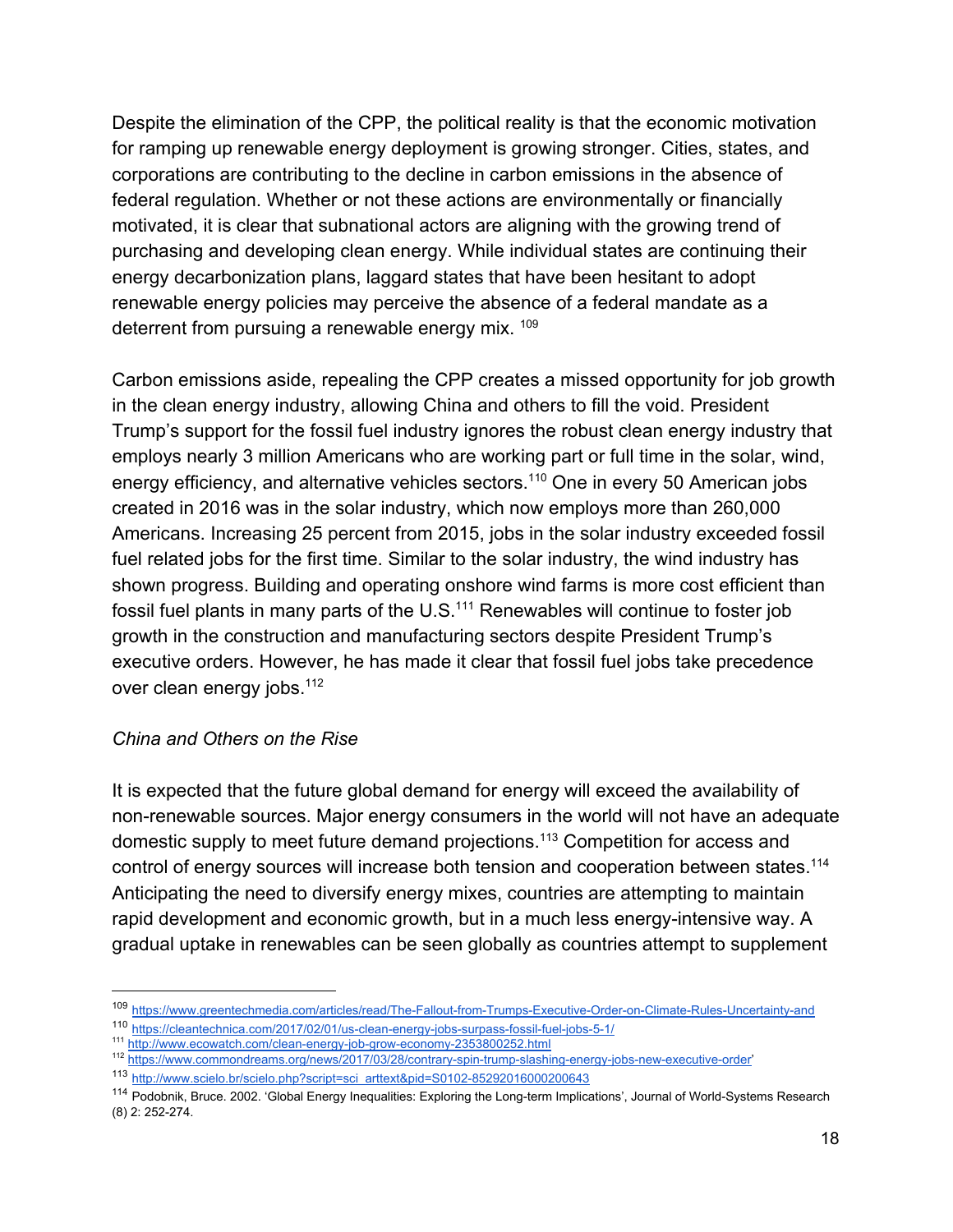their energy mix. The utilization of renewables has the potential to restructure states' geopolitical positions and shape how states interact.

Renewables have already begun to shape the strategic realities countries face. For the first time, developing economies outweighed developed economies in new renewable energy investment in 2015. In 2015, China became the largest investing country for renewables, excluding large hydro. China invested \$102.9 billion in 2015, up 17 percent, representing well over a third of the global total. The U.S. was a distant second with \$44.1 billion, up 19 percent.<sup>115</sup> By ramping up clean energy domestically, China is building the economies of scale it needs to export cost-competitive clean energy products and services abroad. The U.S. on the other hand, could soon be moving in the opposite direction.<sup>116</sup>

Prioritizing domestic non-renewable sources diverts attention away from the America's inevitable transition towards greater incorporation of renewable sources into its energy portfolio. The U.S and China both face similar energy security barriers that could result in contentions or cooperation over control of the renewable energy landscape. As the U.S. focuses its attention on non-renewables, China is dominating the renewable energy market and becoming the leading renewable energy producing country.<sup>117</sup> Future U.S. energy security is contingent upon its geopolitical relationship with countries that are dominant in the renewables market.

Changes in countries' energy policies is critical in order to meet the world's contemporary energy security needs. As the conventional energy world evolves, countries that currently experience positions of influence will have to modify their energy policies to compete in a world where renewables grow in importance.<sup>118</sup> Many countries have demonstrated their commitment towards diversifying their energy mix. For instance, Saudi Arabia, known for its oil reserves, has set a target to diversify its energy mix with 3.45 GW of renewables by 2020. If this is achieved, it can continue exporting its oil, rather than relying on oil for the generation of domestic power and desalination plants.<sup>119</sup>

Favorable renewable energy policies in China position it to become the hegemon of the global low-carbon economy. Within the international system when, "great powers are in decline and all facets of the world-system are in flux," fundamental changes in the

<sup>115</sup> [http://fs-unep-centre.org/sites/default/files/publications/globaltrendsinrenewableenergyinvestment2016lowres\\_0.pdf](http://fs-unep-centre.org/sites/default/files/publications/globaltrendsinrenewableenergyinvestment2016lowres_0.pdf)

<sup>116</sup> <https://newclimateinstitute.files.wordpress.com/2017/04/allianz-climate-and-energy-monitor-deep-dive-2017.pdf>

<sup>117</sup> [http://www.scielo.br/scielo.php?script=sci\\_arttext&pid=S0102-85292016000200643](http://www.scielo.br/scielo.php?script=sci_arttext&pid=S0102-85292016000200643)

<sup>&</sup>lt;sup>118</sup> [http://www.exploringgeopolitics.org/pdf/Criekemans\\_David\\_Geopolitics\\_Renewable\\_Energy.pdf](http://www.exploringgeopolitics.org/pdf/Criekemans_David_Geopolitics_Renewable_Energy.pdf)

<sup>119</sup> <http://fortune.com/2017/01/16/saudi-arabia-renewable-energy-program/>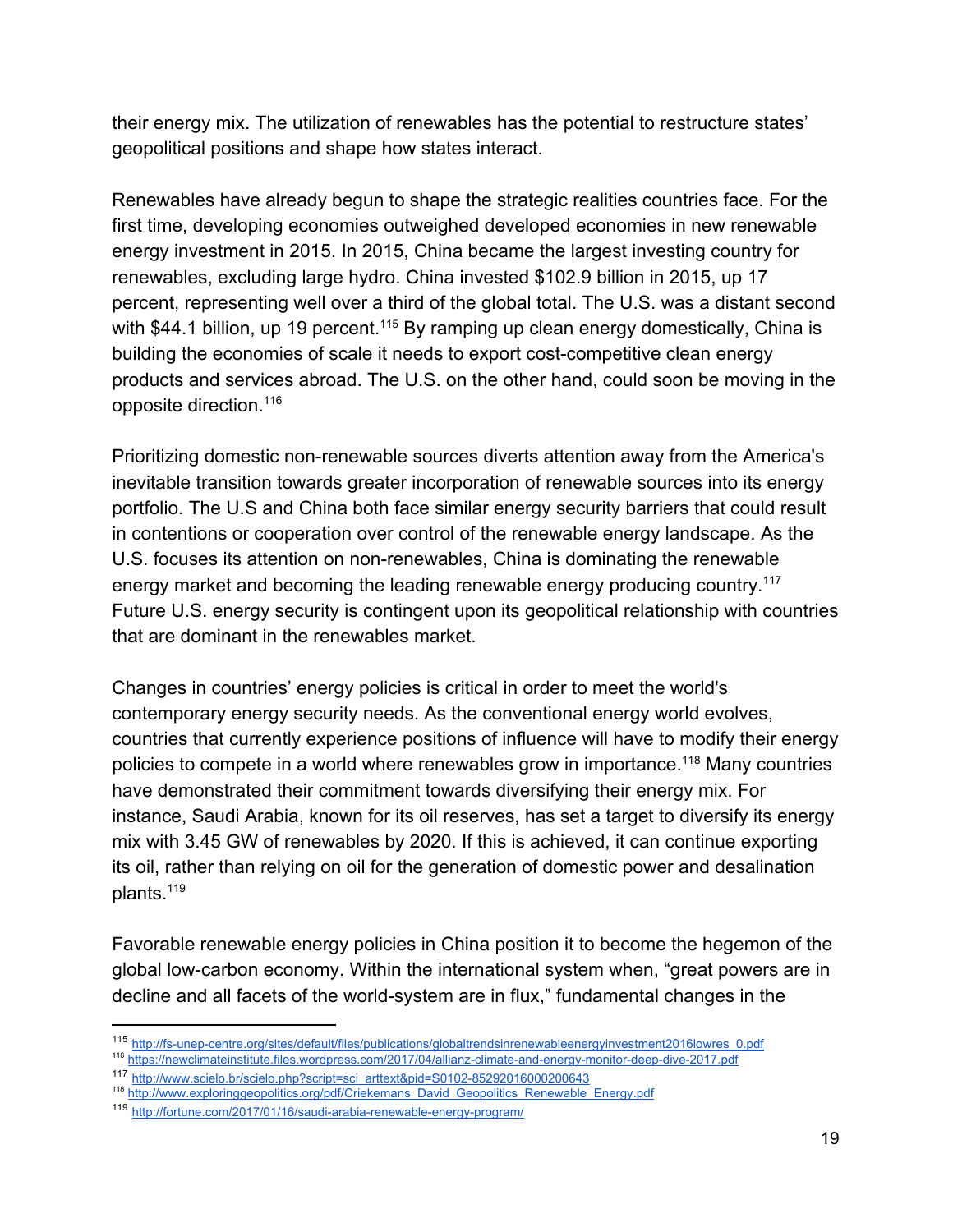global energy system develop.<sup>120</sup> The rise of China's economic leverage within the global market could be considered the precursor to a fundamental change in the energy system. History tells us that during times of different hegemonic periods, the success of a country's influence was contingent upon its accumulation of the age's main energy resource. Those that were successful at pioneering new energy systems were given crucial advantages over their competitors, especially in times of conflict. As of now the stage is being set for China to emerge as the world's dominant hegemon in the global low-carbon economy. Without another country's competition in the global low-carbon market, China will distribute its renewable energy resources to foster alliances in order to enhance its perceived legitimacy as the dominant country.<sup>121</sup>

# Overview of Broader Energy Sector Policies

During his time in office, former President Barack Obama focused on making the U.S. energy mix cleaner to meet U.S. commitments to the Paris Agreement; in contrast President Trump is primarily focusing on making domestic energy cheaper and not as dependent on foreign energy supplies. President Trump has stated that he is committed to vastly upgrading America's electricity grid to make it safer and more efficient.<sup>122</sup> This section will present a broad overview of President Trump's energy policies.

#### *Overview of the Power Sector*

Although it is still unclear as to what sort of wide-sweeping reforms President Trump will bring about in the power sector, some analysis can be conducted on what he has already stated. Should President Trump give coal, and to a lesser extent, natural gas, precedence in America's energy mix, it will have little effect on adoption and continued interest in renewables. Renewable energy sources such as wind and solar are not subject to the same sort of price fluctuations as fossil fuels are in the world economy. Perhaps most important to the power sector is President Trump's interest in national grid modernization. According to Utility Dive, during his December 2016 transition meeting, the president listed grid modernization as one of the top goals for his presidency.<sup>123</sup>

<sup>120</sup> <http://www.jstor.org/stable/pdf/j.ctt14bs7mx.5.pdf>

<sup>121</sup> <http://www.jstor.org/stable/pdf/j.ctt14bs7mx.5.pdf>

<sup>122</sup> <http://money.cnn.com/2017/03/28/technology/hacking-blackouts-infrastructure-electric-grid/>

<sup>123</sup> <http://www.utilitydive.com/news/trump-infrastructure-priority-plan-includes-transmission-wind-energy-stor/434754/>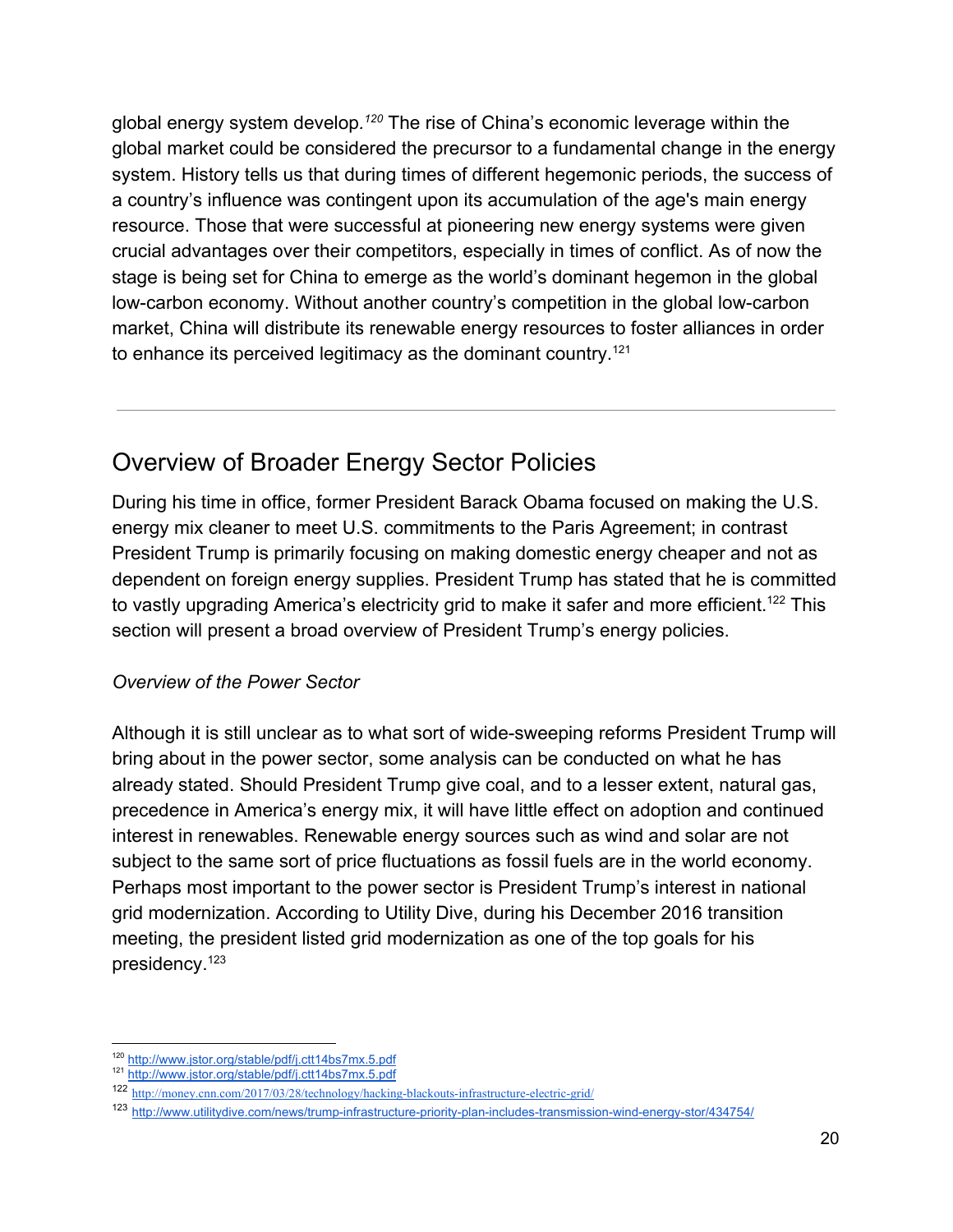Even still, it begs the question as to whether President Trump would be open to using renewables in the power generation mix. This would certainly improve the country's energy independence as renewable energy sources such as wind and solar are not exportable and must be used domestically. In an article in *Time*, a former top aide on energy issues for Trump's transition team stated that he believes that renewable energy research, and specifically research revolving around solar and wind, will likely be cut.<sup>124</sup> This would shake up the Department of Energy, which spends billions on renewable energy research each year. The amount of funding being given to renewable energy research during the Obama administration was also higher than that given to funding for fossil fuel research during this period.<sup>125</sup> Moreover, according to the article from Time, President Trump has particular misgivings concerning wind energy, believing it to be far too costly and prone to "killing birds".<sup>126</sup>

In March 2017, the President was sending signals that he would put forward a 1 trillion-dollar investment plan for new infrastructure.<sup>127</sup> However, there is uncertainty about whether President Trump really will put forward the plan. According to *Forbes*, the recently released budget proposal for the White House cuts current infrastructure spending, making it unlikely that a grid modernization overhaul will occur in the near term.<sup>128</sup> Moreover, President Trump's signing of an executive order to bring back coal and put a damper on the CPP will likely lead to higher costs for electricity.<sup>129</sup> Indeed, the CPP would have not only reduced  $\mathsf{CO}_2$  emissions, but also replaced ailing coal plants with large amounts of solar and wind generation farms.<sup>130</sup> Because renewable energy is becoming competitive with coal as a generation source for electricity, the CPP would have led to lower electricity costs and a healthier planet.<sup>131</sup> However, the suspension of lawsuits against the CPP by a federal court on April 28, 2017, will likely lead to the end of the plan, granting coal more dominance in the energy mix once again.<sup>132</sup>

However, renewable energy remains popular among Republicans and some of President Trump's constituents, giving it bipartisan support and making it unlikely that President Trump will be able to reverse progress completely on renewable energy.

<sup>124</sup> <http://time.com/4681719/donald-trump-renewable-energy-research-funding/>

<sup>125</sup> <http://time.com/4681719/donald-trump-renewable-energy-research-funding/>

<sup>126</sup> <http://time.com/4681719/donald-trump-renewable-energy-research-funding/>

<sup>127</sup>[https://www.forbes.com/sites/energyinnovation/2017/03/29/electric-grid-modernization-we-dont-really-need-you-mr-president/#6c8](https://www.forbes.com/sites/energyinnovation/2017/03/29/electric-grid-modernization-we-dont-really-need-you-mr-president/#6c838dd04dcd) [38dd04dcd](https://www.forbes.com/sites/energyinnovation/2017/03/29/electric-grid-modernization-we-dont-really-need-you-mr-president/#6c838dd04dcd)

<sup>128</sup>[https://www.forbes.com/sites/energyinnovation/2017/03/29/electric-grid-modernization-we-dont-really-need-you-mr-president/#6c8](https://www.forbes.com/sites/energyinnovation/2017/03/29/electric-grid-modernization-we-dont-really-need-you-mr-president/#6c838dd04dcd) [38dd04dcd](https://www.forbes.com/sites/energyinnovation/2017/03/29/electric-grid-modernization-we-dont-really-need-you-mr-president/#6c838dd04dcd)

<https://www.nytimes.com/2017/03/28/climate/trump-executive-order-climate-change.html>

<sup>130</sup> <https://www.nytimes.com/2017/03/28/climate/trump-executive-order-climate-change.html>

<sup>131</sup>[https://www.forbes.com/sites/energyinnovation/2017/03/29/electric-grid-modernization-we-dont-really-need-you-mr-president/#6c8](https://www.forbes.com/sites/energyinnovation/2017/03/29/electric-grid-modernization-we-dont-really-need-you-mr-president/#6c838dd04dcd) [38dd04dcd](https://www.forbes.com/sites/energyinnovation/2017/03/29/electric-grid-modernization-we-dont-really-need-you-mr-president/#6c838dd04dcd)

<sup>132</sup>[https://www.washingtonpost.com/news/energy-environment/wp/2017/04/28/court-freezes-clean-power-plan-lawsuit-signaling-likely](https://www.washingtonpost.com/news/energy-environment/wp/2017/04/28/court-freezes-clean-power-plan-lawsuit-signaling-likely-end-to-obamas-signature-climate-policy/?utm_term=.7b5ef8ffe3ae) [-end-to-obamas-signature-climate-policy/?utm\\_term=.7b5ef8ffe3ae](https://www.washingtonpost.com/news/energy-environment/wp/2017/04/28/court-freezes-clean-power-plan-lawsuit-signaling-likely-end-to-obamas-signature-climate-policy/?utm_term=.7b5ef8ffe3ae)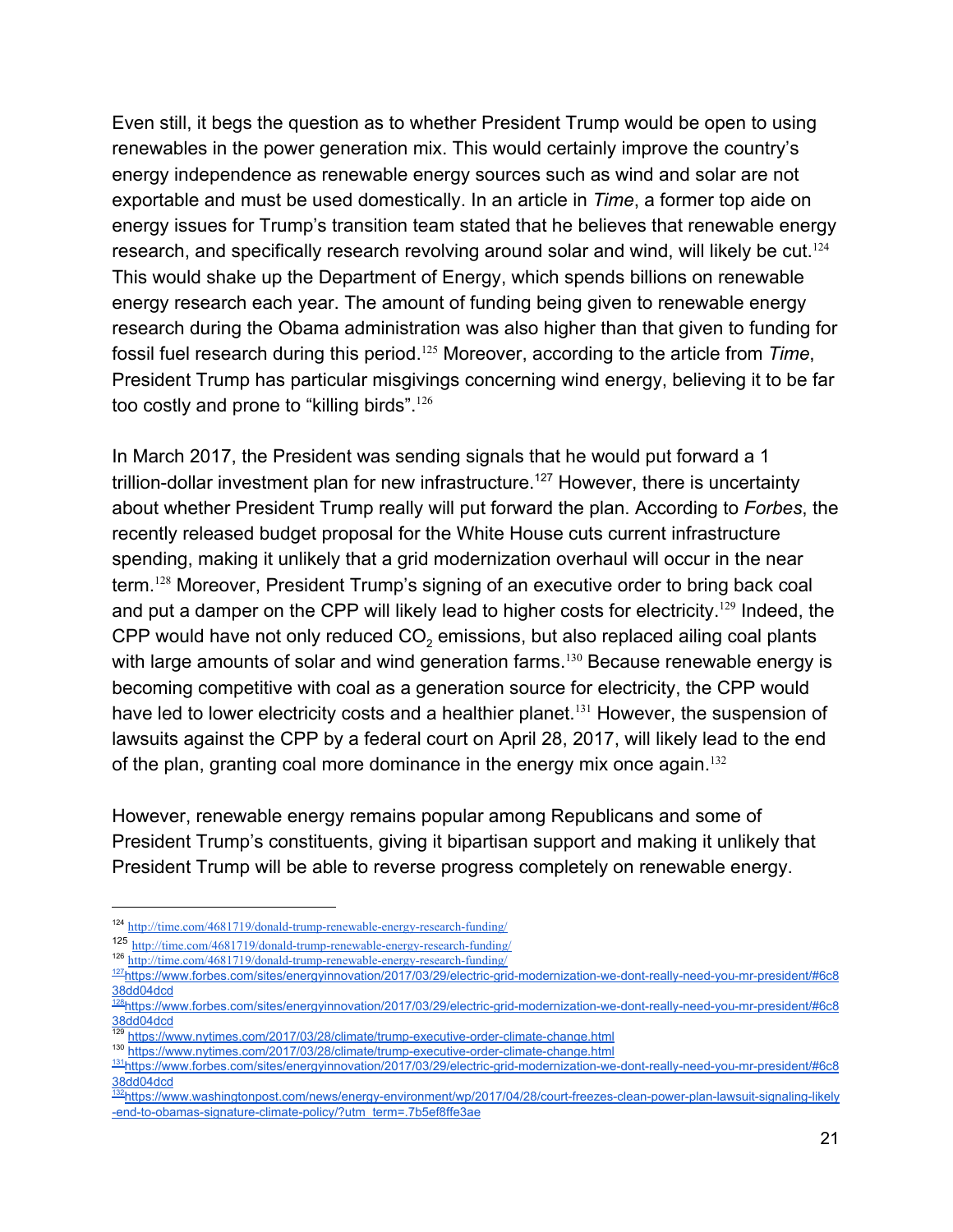Indeed, even in Kentucky's coal country, a coal company is building solar panels over a stripped-down mountaintop coal mine.  $133$  The project will supply up to 100 MW of energy and would be the largest project of its kind in Appalachia. Although this might sound like an exceptional case, it is likely that due to the high cost of coal, it will eventually become too cost prohibitive to remain a major part of the energy mix.<sup>134</sup> In the next few years then, Americans might very well see President Trump pull back on his promises to fully commit to coal.

#### *The Auto Industry*

President Trump's plans for the auto industry are also still unclear at this early point in his administration. What is clear though, is that many of his plans were already in place before he entered office. For example, according to Autotrader Senior Analyst Michelle Krebs, "These investments and hiring plans have long been in the works, but the timing and the way these investments are being packaged for public relations are definitely influenced by his [President Trump's] Tweets."<sup>135</sup> Krebs appears to be referring to President Trump's rhetoric during the election where he took aim at auto companies that were building plants, and manufacturing portions of their cars abroad for lower cost. The reality is that many automakers like Ford that have shut down plants abroad following Trump's election, were already planning to do so.<sup>136</sup> However, announcing the shutdown amid President Trump's rhetoric allows Ford to look better not only to its customer base, but also to Trump supporters.<sup>137</sup>

More recently, in March 2017, President Trump traveled to Michigan to proclaim that he would push his "Buy American, Hire American" motto even harder. According to an article from CNBC, "Trump again promised to boost manufacturing by encouraging companies to hire and produce in the United States while punishing those who do not. He highlighted pledges to roll back regulations and tweak trade deals that he deems bad for the U.S., like the North American Free Trade Agreement".<sup>138</sup> A little over a month later, President Trump appeared poised to pull out of NAFTA, only to renege on the claim after Canada and Mexico agreed to renegotiate the deal.<sup>139</sup> Before renegotiation can occur though, Trump must obtain permission from Congress. Permission can only be granted following a 90-day period of consultation with Congress and industry groups.

<sup>133</sup> <http://www.motherjones.com/environment/2017/04/kentucky-coal-company-goes-solar>

<sup>134</sup> <http://www.motherjones.com/environment/2017/04/kentucky-coal-company-goes-solar>

<sup>135</sup> <http://www.freep.com/story/money/cars/mark-phelan/2017/01/21/donald-trump-auto-industry/96788860/>

<sup>136</sup> <http://www.freep.com/story/money/cars/mark-phelan/2017/01/21/donald-trump-auto-industry/96788860/>

<sup>137</sup> <http://www.freep.com/story/money/cars/mark-phelan/2017/01/21/donald-trump-auto-industry/96788860/>

<sup>138</sup> <http://www.cnbc.com/2017/03/15/in-michigan-trump-proclaims-the-assault-on-the-american-auto-industry-is-over.html>

<sup>139</sup> <http://www.cnn.com/2017/04/27/politics/donald-trump-nafta-90-days/>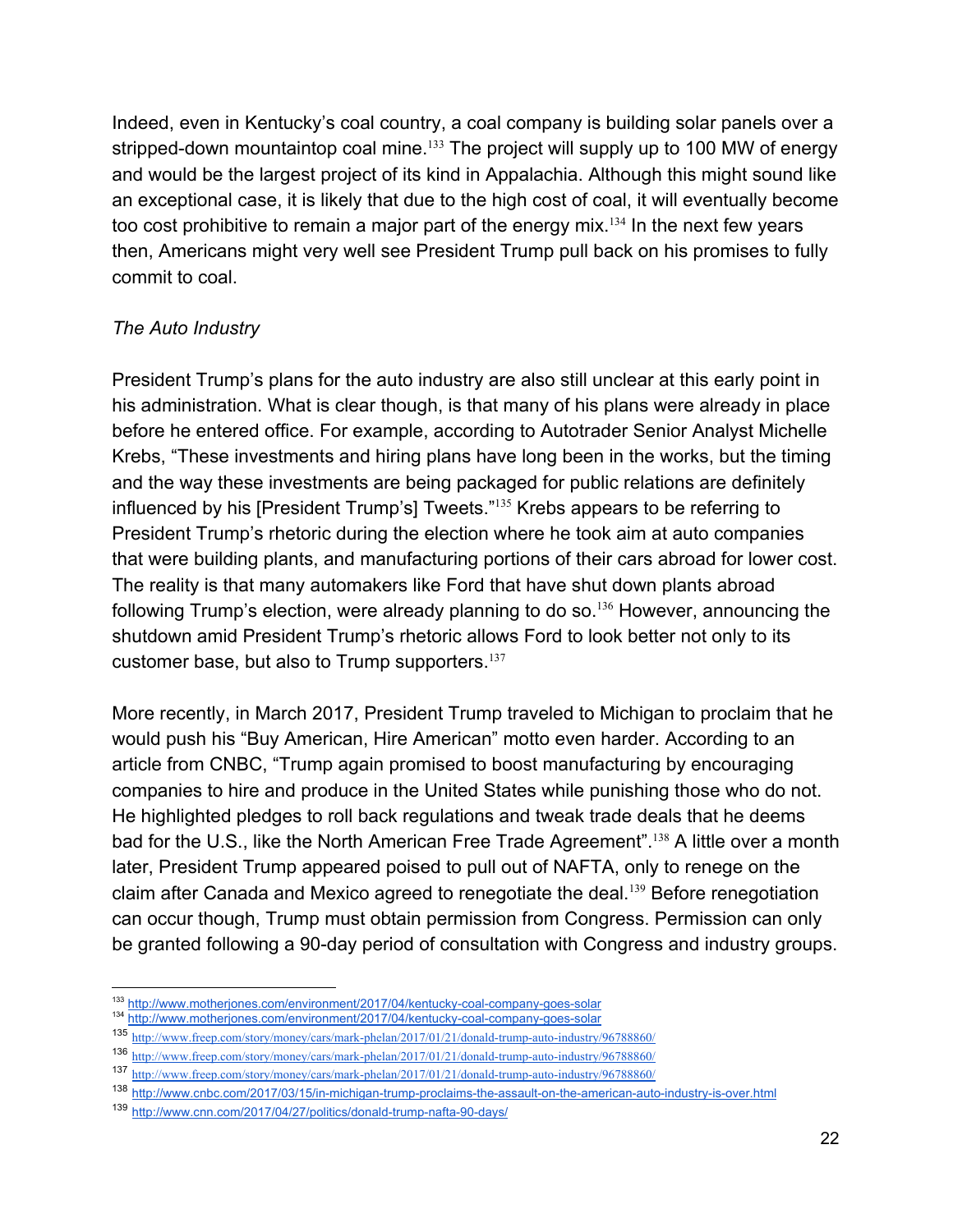$140$  As such, it may be some time before anything changes involving NAFTA. At the time of this report, renegotiation of the deal had not been approved.

### *Fuel Economy Standards and Energy Efficiency*

Not long before President Trump's speech in Michigan in March 2017, the EPA stated that it was considering putting in place new fuel economy regulations for the automotive industry.<sup>141</sup> The proposal involves a reexamination of former President Barack Obama's plan to increase the fuel economy of vehicles to  $54.5$  miles per gallon.<sup>142</sup> These fuel economy regulations were opposed by automotive companies that feared that they would cause regulatory compliance costs to rise. The EPA has stated that it will review whether these standards were "appropriate". EPA Administrator Scott Pruitt stated that the regulations were "...costly for automakers and the American people." $143$  Pruitt's statements fall in line with the Trump administration's focus on cutting federal spending and regulations.

These policies that jeopardize fuel economy would have broader effects, including decreasing energy efficiency and causing environmental degradation. Upon entering office, the Trump administration put a freeze on fuel efficiency standards proposed under the Obama administration. The states of Connecticut, California, Illinois, Maine, Maryland, Massachusetts, New York, Oregon, Vermont, Washington, and New York have all moved to legally challenge the Trump administration's suspension of rules improving the energy efficiency of "ceiling fans, portable air conditioners, and other products".  $144$  A similar letter from environmental groups mirrored these complaints.  $145$ New York Attorney General Eric Schneiderman stated that the fuel economy rules proposed by the Obama administration were "common sense" regulations that would have served to improve the environment by reducing CO<sub>2</sub> emissions and other harmful sources of pollution.<sup>146</sup> He also stated that the plans would have saved companies and consumers \$24 billion dollars.<sup>147</sup>

These legal challenges sent to Rick Perry and the Department of Energy (DOE) accuse both of failing to post its final efficiency rules in the Federal Registrar as per federal law.

<sup>140</sup> <http://www.cnn.com/2017/04/27/politics/donald-trump-nafta-90-days/>

<sup>141</sup> <http://www.cnbc.com/2017/03/15/in-michigan-trump-proclaims-the-assault-on-the-american-auto-industry-is-over.html>

<sup>142</sup> <http://www.cnbc.com/2017/03/15/in-michigan-trump-proclaims-the-assault-on-the-american-auto-industry-is-over.html>

<sup>143</sup> <http://www.cnbc.com/2017/03/15/in-michigan-trump-proclaims-the-assault-on-the-american-auto-industry-is-over.html>

<sup>144</sup> <http://www.reuters.com/article/us-usa-trump-energy-lawsuit-idUSKBN1751R3>

<sup>145</sup> <http://www.reuters.com/article/us-usa-trump-energy-lawsuit-idUSKBN1751R3>

<sup>146</sup> <http://www.reuters.com/article/us-usa-trump-energy-lawsuit-idUSKBN1751R3>

<sup>147</sup> <http://www.reuters.com/article/us-usa-trump-energy-lawsuit-idUSKBN1751R3>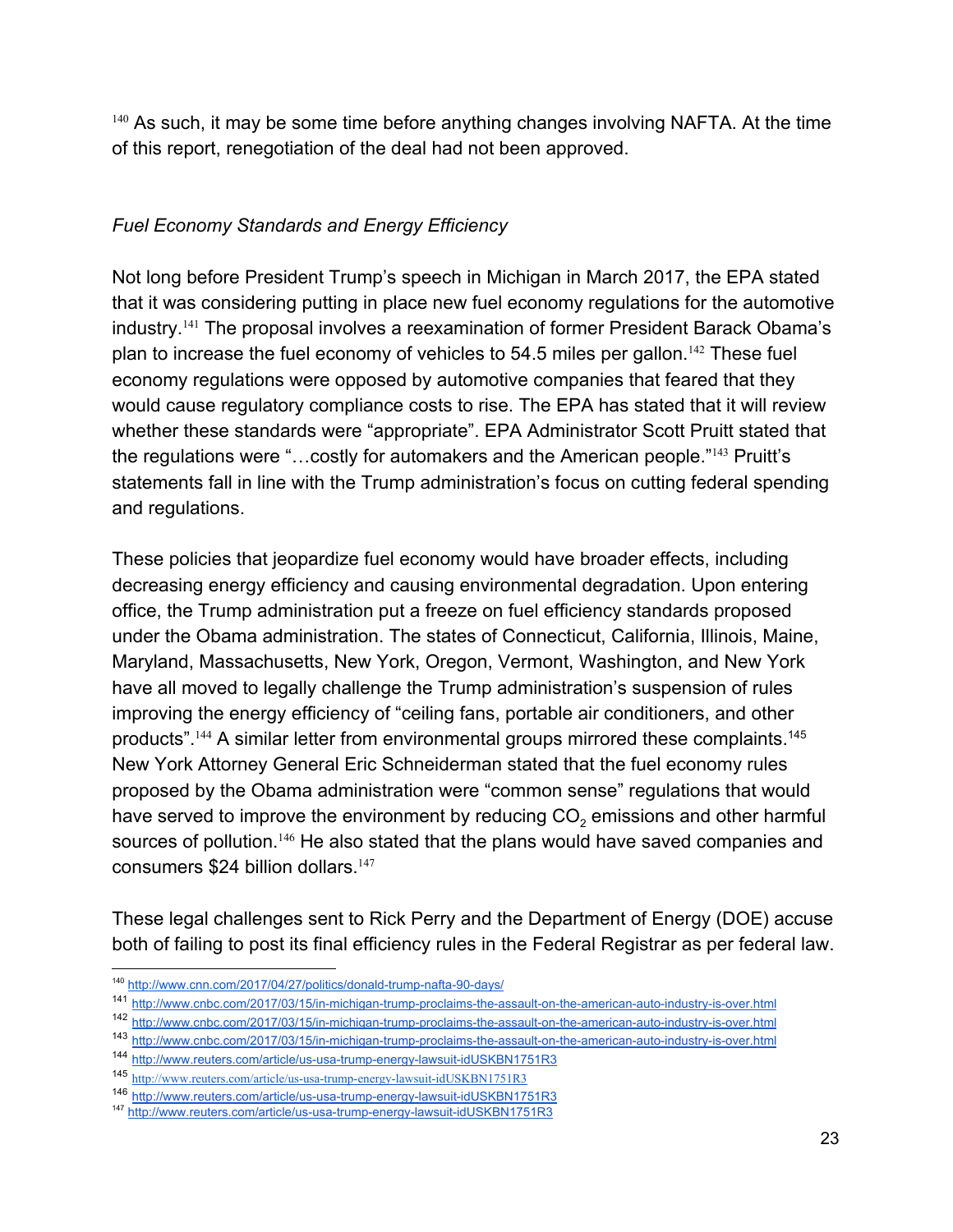The DOE replied that Secretary Perry had only started the job on March 3<sup>rd</sup> and had not yet had the chance to review the new regulations.<sup>148</sup> It is unlikely that this response will be met with a warm reception and further challenges to the rules could very well be in the Department's future.

#### *The Paris Agreement: An Uncertain Future*

President Trump's updated Energy Independence Policy scraps former President Barack Obama's restrictions on coal and appears designed to give it much more weight in the power sector energy mix. The language of the plan makes it evident that President Trump will give climate change a back seat to what his administration phrases as "energy independence".  $149$  As has been detailed throughout this report, this entails not only the removal of restrictions on coal but also those on natural gas and oil development and infrastructure. Moreover, President Trump has given power back to the states to decide how they would like to handle energy regulation.<sup>150</sup>

The ramifications that President Trump's repeal of the CPP could have on the Paris Agreement has been documented at length by media outlets over the last few months. As part of the Paris Agreement, the CPP was created to help the U.S. meet its carbon reduction targets. Moreover, the plan was to be used as quantifiable evidence to China that the U.S. would meet its international climate obligations.<sup>151</sup> However, with the suspension of the CPP, it will be much harder not only for the U.S. to meet its targets, but also for the rest of the world to prevent catastrophic climate change.

Even still, despite President Trump's claims on the campaign trail that he intended to pull out of the Paris Agreement, action to that end has not yet occurred. It is likely that this is because President Trump and Republicans are concerned that it could damage U.S. negotiating power in global energy policy.<sup>152</sup> Indeed, it appears that not even coal companies would like the U.S. to leave the agreement because they are concerned that it would damage their ability to influence policy on a global scale. According to an article from *Time*, coal companies are especially concerned that if the U.S. pulls out of the Paris Agreement it will lose the chance to ensure that coal has a place in future climate negotiations.  $153$  Coal companies also want to obtain federal funds to pay for clean coal technology development, which they could then offer to other countries to encourage

<sup>148</sup> <http://www.reuters.com/article/us-usa-trump-energy-lawsuit-idUSKBN1751R3>

<sup>149</sup> <https://www.whitehouse.gov/the-press-office/2017/03/28/president-trumps-energy-independence-policy>

<sup>150</sup> <https://www.whitehouse.gov/the-press-office/2017/03/28/president-trumps-energy-independence-policy>

<sup>151</sup> <https://www.nytimes.com/2017/03/28/climate/trump-executive-order-climate-change.html>

<sup>152</sup> <http://www.cnn.com/2017/02/22/world/sutter-trump-paris-agreement/>

<sup>153</sup> <http://time.com/4731582/coal-companies-climate-change-paris-agreement/>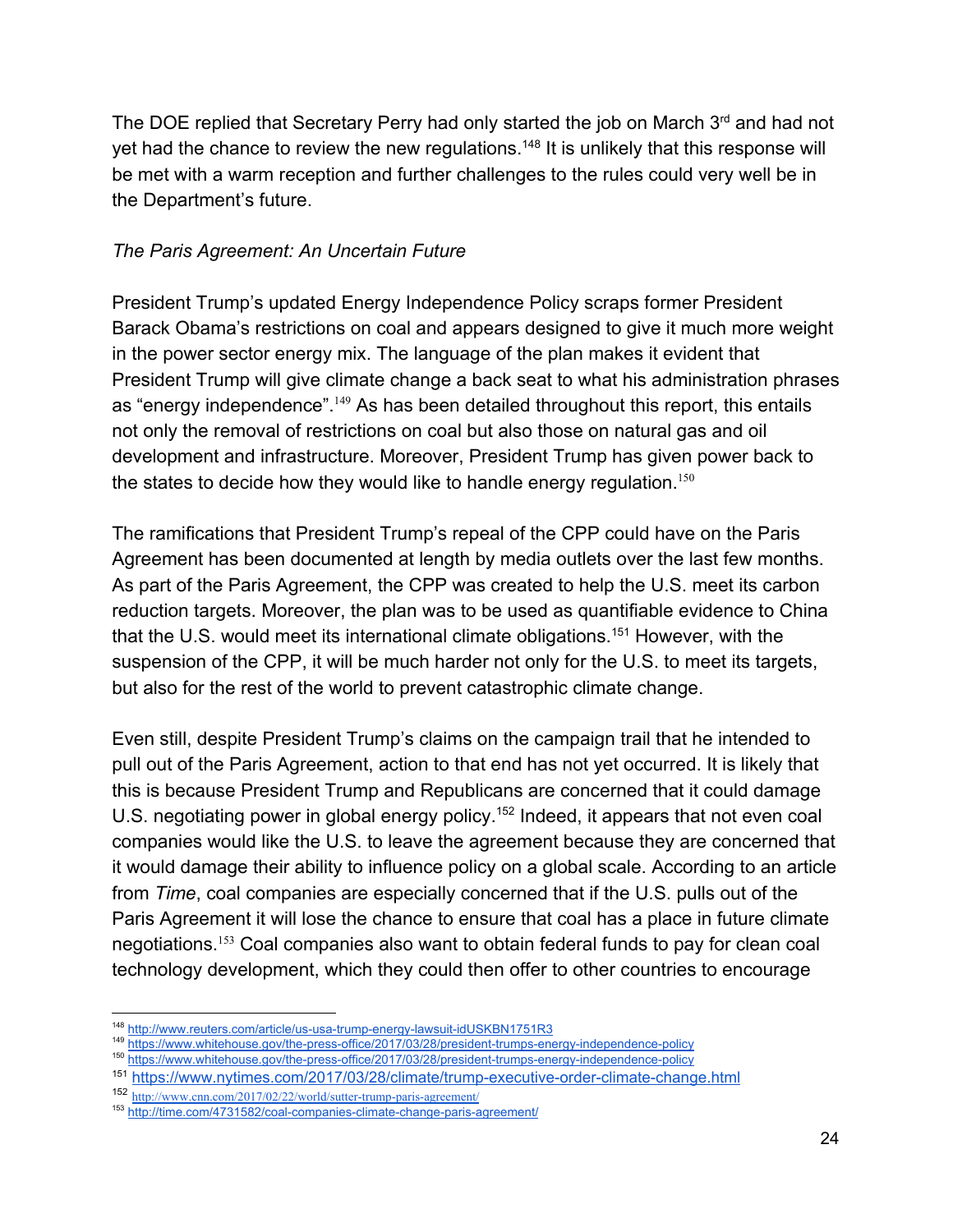them to continue to use coal. This technology is new and expensive to develop, but without it coal companies believe that the industry will likely enter its death throes.<sup>154</sup>

Traction to stay in the agreement is also picking up within the White House itself. Secretary Perry has asked President Trump to stay in the agreement and renegotiate the climate targets for the U.S. $155$  Moreover, Secretary of State Rex Tillerson has also asked President Trump to remain in the deal.<sup>156</sup> Major house Republicans who were originally opposed to Paris have warmed up to the idea of staying within the agreement as well, citing fears over losing the opportunity to negotiate for U.S. interests with other countries.<sup>157</sup>

President Trump's elimination of key Obama-era climate change policies will likely lead to the U.S. not being able to keep its commitments even if it stays within the agreement. In a *Washington Post* article, Rhodium Consulting Firm is quoted as saying that current Trump policies would lead to U.S. emissions being reduced by only 14 percent by 2025, as opposed to the 21 percent emission reduction that the country was on track to meet under the CPP.<sup>158</sup> Should the Trump administration stay in the Paris Agreement, it would need to revise these pledges downward, an act that would surely be met with international criticism and a lowering of confidence in the America's ability to lead on climate action.<sup>159</sup> This action will likely lead to the countries of the world looking to China for leadership on climate, and cast the U.S. in a comparatively negative light in the process. The U.S. pulling out of the agreement could have a broader, chilling effect on U.S. diplomatic relations with the rest of the world, greatly harming its ability to negotiate with other countries on other international agreements in an effective manner.

### **Conclusion**

### *The Road Ahead: A Dead End?*

Despite expectations to the contrary, President Trump has stayed the course and followed through on many of the energy promises that he made during his campaign. He has given renewables a back seat to fossil fuels and appears to be giving special

<sup>154</sup> <http://time.com/4731582/coal-companies-climate-change-paris-agreement/>

<sup>155</sup>[https://www.washingtonpost.com/news/energy-environment/wp/2017/04/26/trump-said-he-would-cancel-paris-climate-deal-now-th](https://www.washingtonpost.com/news/energy-environment/wp/2017/04/26/trump-said-he-would-cancel-paris-climate-deal-now-the-white-house-is-having-second-thoughts/?utm_term=.9eecab1a25b9) [e-white-house-is-having-second-thoughts/?utm\\_term=.9eecab1a25b9](https://www.washingtonpost.com/news/energy-environment/wp/2017/04/26/trump-said-he-would-cancel-paris-climate-deal-now-the-white-house-is-having-second-thoughts/?utm_term=.9eecab1a25b9)

<sup>156</sup>[https://www.washingtonpost.com/news/energy-environment/wp/2017/04/26/trump-said-he-would-cancel-paris-climate-deal-now-th](https://www.washingtonpost.com/news/energy-environment/wp/2017/04/26/trump-said-he-would-cancel-paris-climate-deal-now-the-white-house-is-having-second-thoughts/?utm_term=.9eecab1a25b9) [ewhite-house-is-having-second-thoughts/?utm\\_term=.9eecab1a25b9](https://www.washingtonpost.com/news/energy-environment/wp/2017/04/26/trump-said-he-would-cancel-paris-climate-deal-now-the-white-house-is-having-second-thoughts/?utm_term=.9eecab1a25b9)<br><sup>157</sup> http://time.second-thoughts/?utm\_term=.9eecab1a25b9

<http://time.com/4731582/coal-companies-climate-change-paris-agreement/>

<sup>158</sup>[https://www.washingtonpost.com/news/energy-environment/wp/2017/04/26/trump-said-he-would-cancel-paris-climate-deal-now-th](https://www.washingtonpost.com/news/energy-environment/wp/2017/04/26/trump-said-he-would-cancel-paris-climate-deal-now-the-white-house-is-having-second-thoughts/?utm_term=.4c96779c6e06) [e-white-house-is-having-second-thoughts/?utm\\_term=.4c96779c6e06](https://www.washingtonpost.com/news/energy-environment/wp/2017/04/26/trump-said-he-would-cancel-paris-climate-deal-now-the-white-house-is-having-second-thoughts/?utm_term=.4c96779c6e06)

<sup>159</sup>[https://www.washingtonpost.com/news/energy-environment/wp/2017/04/26/trump-said-he-would-cancel-paris-climate-deal-now-th](https://www.washingtonpost.com/news/energy-environment/wp/2017/04/26/trump-said-he-would-cancel-paris-climate-deal-now-the-white-house-is-having-second-thoughts/?utm_term=.4c96779c6e06) [e-white-house-is-having-second-thoughts/?utm\\_term=.4c96779c6e06](https://www.washingtonpost.com/news/energy-environment/wp/2017/04/26/trump-said-he-would-cancel-paris-climate-deal-now-the-white-house-is-having-second-thoughts/?utm_term=.4c96779c6e06)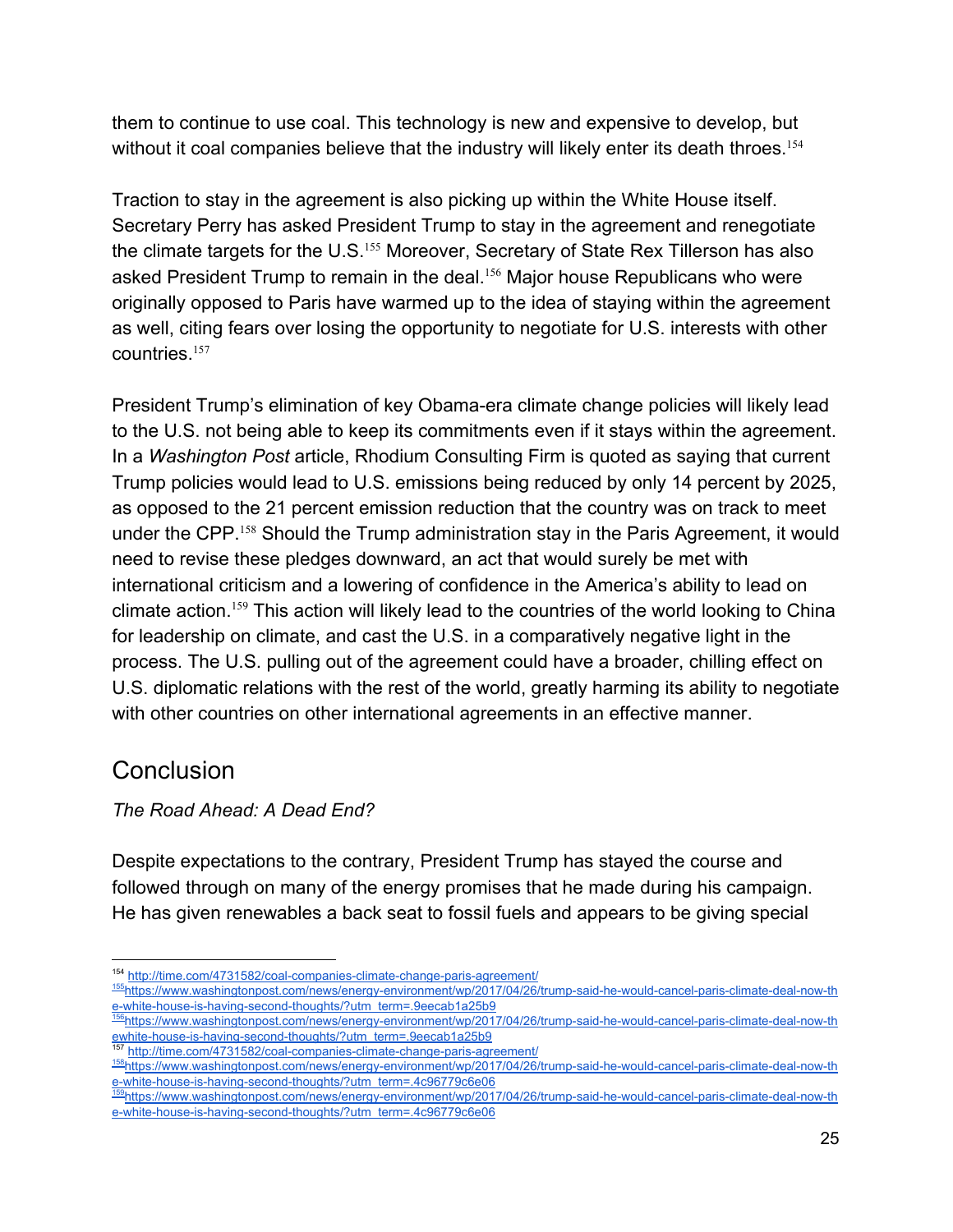preference to natural gas and coal. Moreover, one of his top priorities has been to dismantle Obama-era climate regulations, a move which should be supported by most Republicans. And yet, many of these Obama-era policies had bipartisan support, as demonstrated by the outcries on both sides concerning the revoking of fuel economy standards and support for renewables.

Energy security could be said to be synonymous with energy independence. In order for the U.S. to have full energy independence it will need to rely more on its endemic renewable generation sources, as well as its vast endowment of natural gas. President Trump still appears to be attempting to appeal to one very specific portion of his base. His focus on coal will lose him a great deal of support if it continues though. Coal is going to have an increasingly harder time competing with not just natural gas, but renewable energy sources as well. "Clean Coal" is new technology, and there are many doubts about whether the expenses to develop it will be worth the pay off in the end. Moreover, countries around the world have begun to wean off coal and many more have a disdain for it due to the high CO<sub>2</sub> footprint it leaves. If the U.S. stays in the Paris Agreement, but continues to use coal as a dominant fuel source, American assurances will mean less at the negotiating table, and this may not only be limited to climate change discussions.

To be sure, the Paris Agreement was a monumental international legal achievement, and the long battles that were fought to reach consensus will likely not die simply because the U.S. doesn't meet its commitments. Even still, countries will move forward and create new and innovative green technologies while the U.S. remains stubbornly focused on the past. China has already begun to invest in large amounts of green energy technology, giving it a valuable leadership position in the climate change movement. As China continues to develop this technology, it will better its international position and could perhaps be given even more weight in international negotiations not just with climate issues, but with wider energy issues as well.

In the meantime, the U.S. will likely become more inwardly-focused, using its natural gas and other fossil fuels to power its economy while the rest of the world moves away from these sources. Renewables certainly would not have led to the U.S. being fully energy independent, but they would have empowered the U.S. to supply more of its own energy. Also, this sort of thinking will leave the U.S. at the mercy of oil price spikes and continue to require that it has a powerful presence in one of the most unstable regions of the world. At least in the short-term, it appears that "energy independence" means increased reliance on fossil fuels. In the long-term though, renewables will continue to become more cost competitive with fossil fuels as investment companies